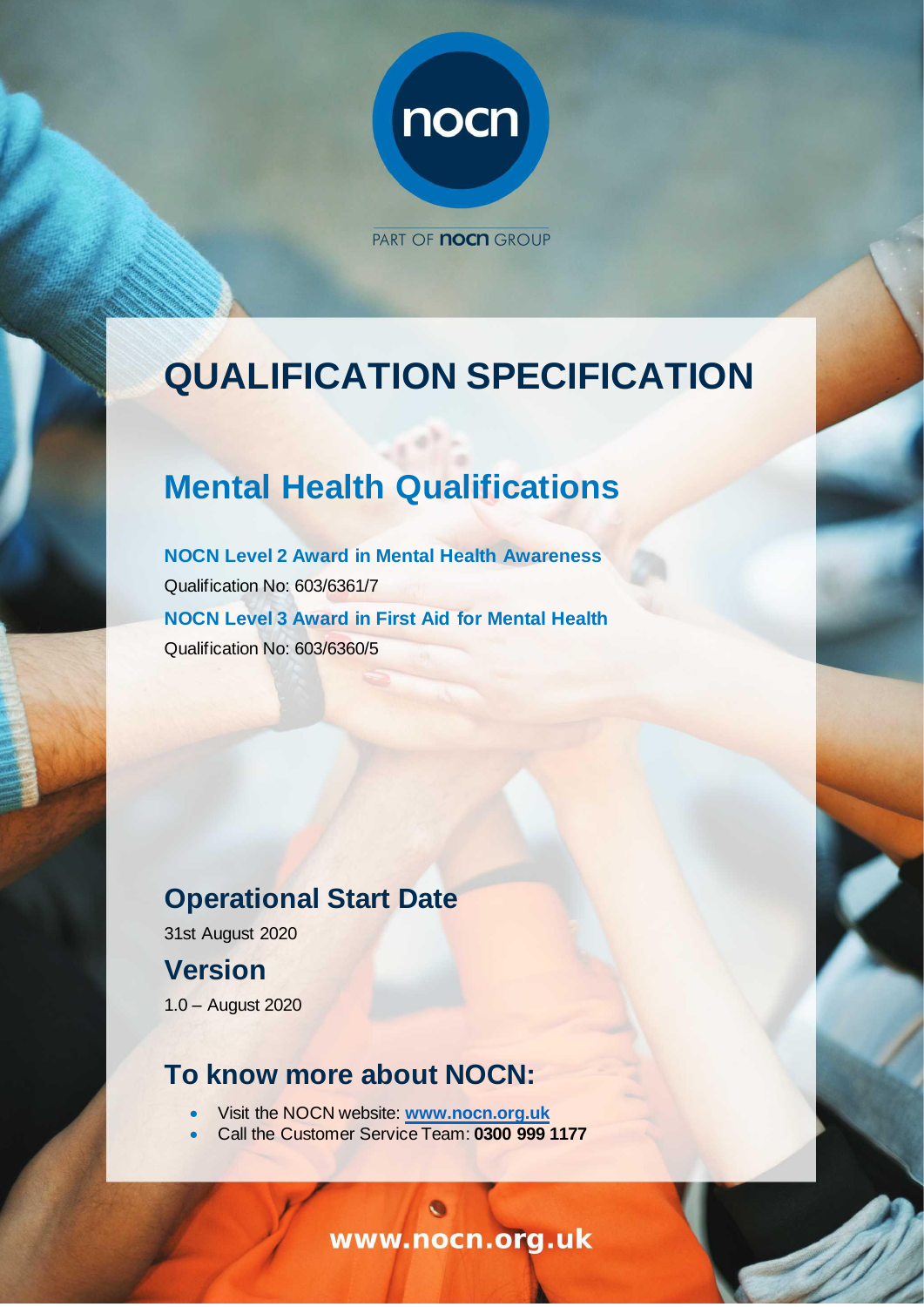

### **Introduction**

NOCN is a market-leading awarding organisation that has been providing qualifications for a wide range of centres, including FE colleges and training providers, for 30 years both in the UK and internationally.

We work with centres to deliver a high quality and flexible service for learners to underpin our passionate belief in the power of education and its impact on communities and individuals.

We offer all the advantages of being with a national awarding organisation with a diverse portfolio of qualifications, alongside providing a personalised, bespoke, service to our centres and learners.

As an accredited Leader in Diversity we are proud of our reputation as a provider of fully accessible, trusted and flexible qualifications.

## **About NOCN Group**

NOCN is part of [NOCN Group,](https://www.nocn.org.uk/about/nocn-group/) a progressive educational charity whose core aims are to help learners reach their potential and organisations thrive. The group includes business units specialising in regulated UK and international qualifications, end point assessment, Access to Higher Education, endorsed and assured short courses, Smart job cards, assessment services, consultancy, and research.

NOCN Group shares a joint purpose to offer learners, training providers, employers and FE colleges a fully integrated range of learning and skills development products and services.

# **About the qualifications**

The NOCN Mental Health qualifications are based on shared standards which have been developed with other Awarding Organisations*.* 

The Level 2 Award in Mental Health Awareness offers a short qualification for everyone. For example, it could be delivered to all staff within an organisation to help build a tolerant, supportive workplace.

The Level 3 Award in First Aid for Mental Health is focussed around the role of a First Aider for Mental Health in the workplace. The role is about identifying those who may be suffering from Mental Health issues and providing support. Learners will know about a range of conditions and be able to recognise the signs and symptoms and refer individuals to professional support agencies.

When used together by businesses these qualifications can support the promotion of positive Mental Health in the workplace along with development of policies and procedures to create an environment where individuals feel supported.

This Qualification Specification is the key reference for NOCN centres who wish to offer these qualifications.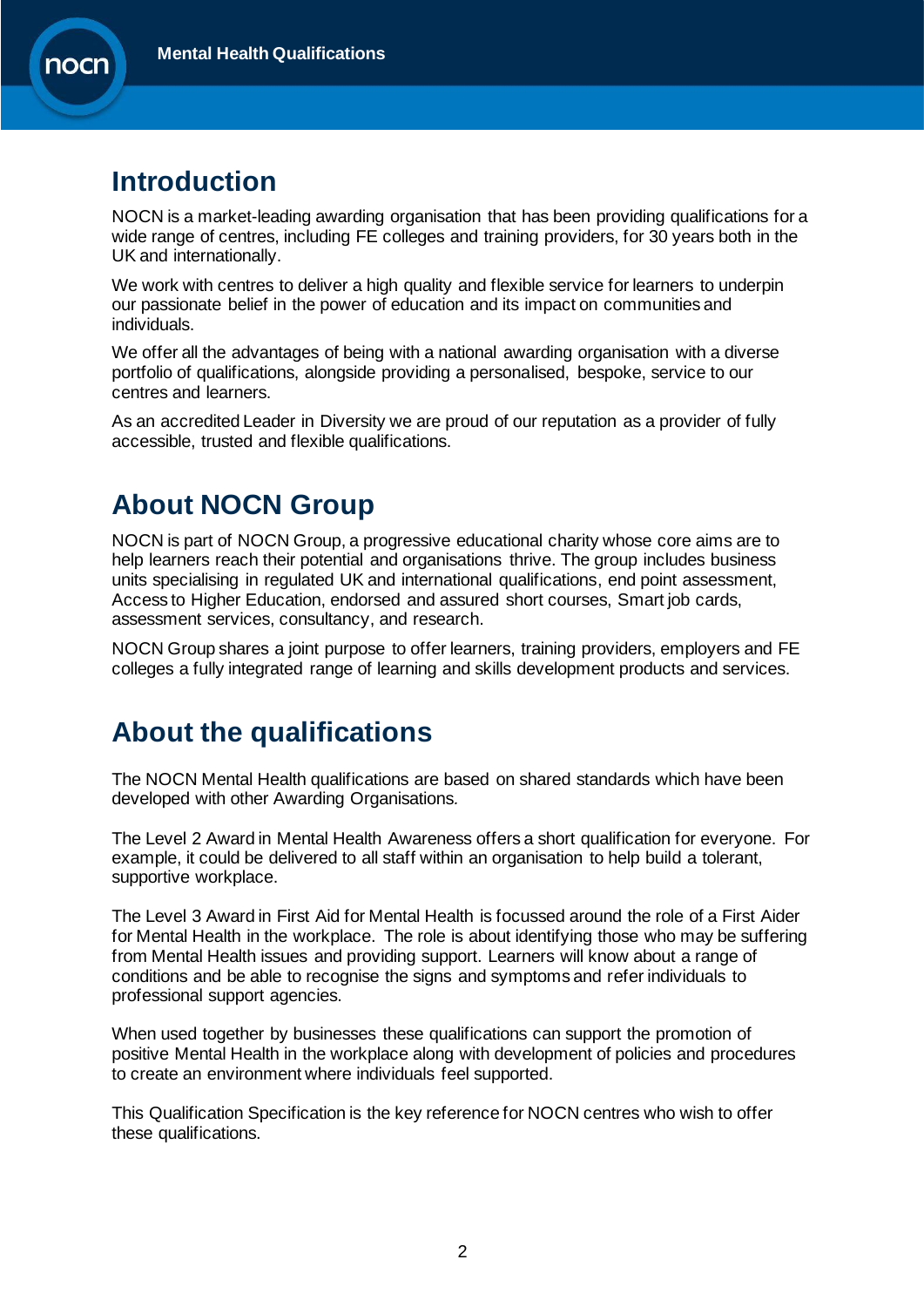# **Qualifications at a Glance**

| <b>Title</b>                                                                                                                                                                                                        | <b>Size</b>                                                                                                                                                                                         |
|---------------------------------------------------------------------------------------------------------------------------------------------------------------------------------------------------------------------|-----------------------------------------------------------------------------------------------------------------------------------------------------------------------------------------------------|
| <b>NOCN Level 2 Award in Mental Health</b><br>Awareness<br>NOCN Level 3 Award in First Aid for Mental<br>Health                                                                                                     | L2 Award = $5$ TQT, $5$ GLH.<br>L3 Award = $15$ TQT, 15 GLH.                                                                                                                                        |
| <b>Purpose</b>                                                                                                                                                                                                      | <b>Target Audience</b>                                                                                                                                                                              |
| The purpose of these qualifications is to<br>equip learners with the knowledge and<br>understanding about Mental Health.                                                                                            | L2: Anyone in an organisation.<br>L3: Those within an organisation with<br>responsibility for providing First Aid for<br>Mental Health and senior managers<br>responsible for mental health policy. |
| <b>Content Overview</b>                                                                                                                                                                                             | <b>Entry Requirements</b>                                                                                                                                                                           |
| L2 Award: Covers an Awareness of Mental<br>Health<br>L3 Award: Covers:<br>Awareness of Mental Health<br>$\bullet$<br>Promoting Positive Mental Health in<br>the Workplace<br><b>Common Mental Health Conditions</b> | There are no formal entry requirements for<br>learners undertaking these qualifications.                                                                                                            |
| <b>Assessment</b>                                                                                                                                                                                                   | <b>Additional Resources</b>                                                                                                                                                                         |
| Learners are internally assessed and<br>quality assured by centres. NOCN provides<br>external quality assurance.                                                                                                    | Indicative content is provided for each<br>component.                                                                                                                                               |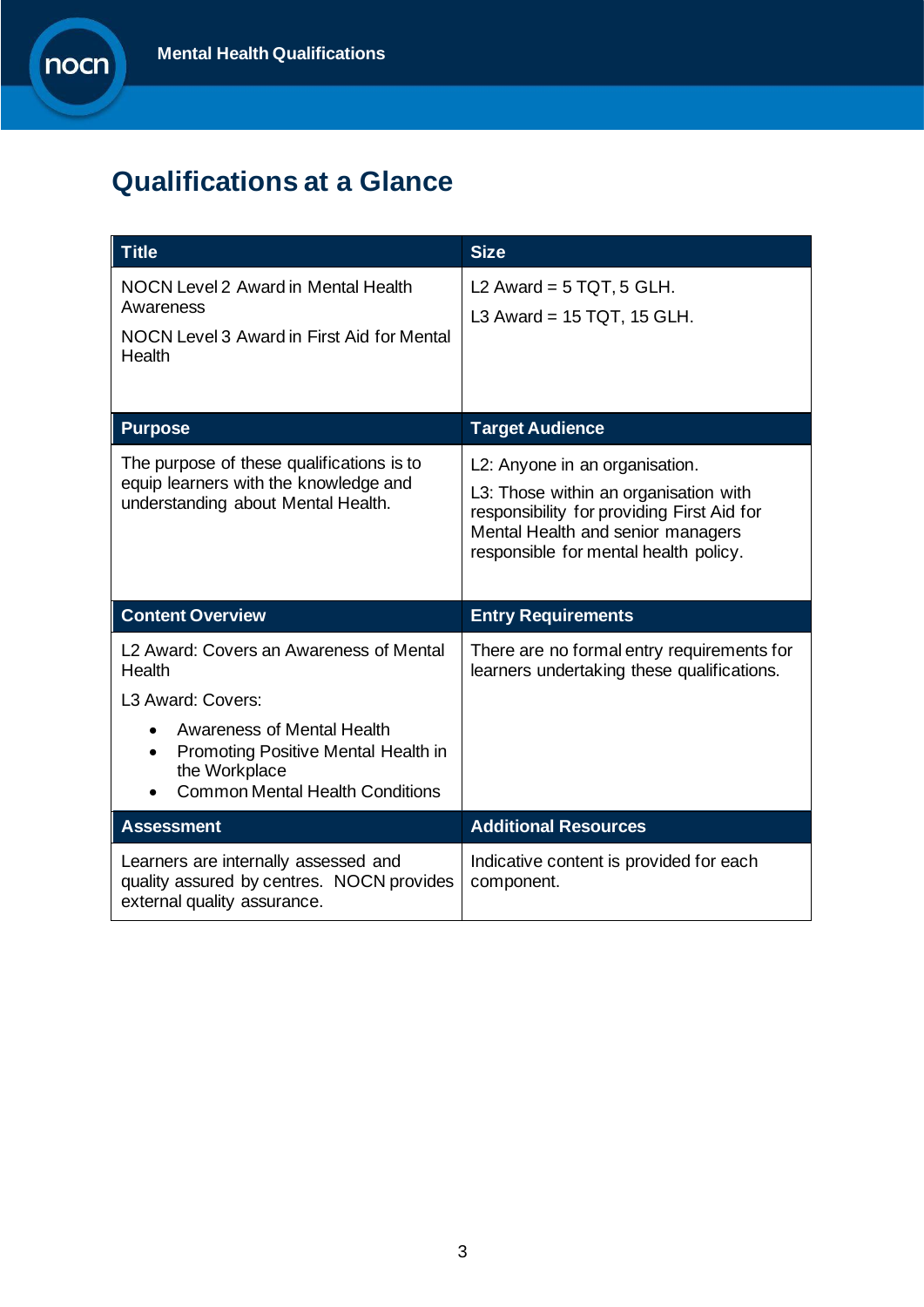

#### **Table of Contents**  $\mathbf{r}$

| 1 <sub>1</sub> |        |                                                                                 |  |  |  |  |  |  |
|----------------|--------|---------------------------------------------------------------------------------|--|--|--|--|--|--|
|                |        |                                                                                 |  |  |  |  |  |  |
|                |        |                                                                                 |  |  |  |  |  |  |
| 2.             |        |                                                                                 |  |  |  |  |  |  |
|                |        | 2.1. Qualification Structure: NOCN Level 2 Award in Mental Health Awareness 6   |  |  |  |  |  |  |
|                |        | 2.1. Qualification Structure: NOCN Level 3 Award in First Aid for Mental Health |  |  |  |  |  |  |
|                |        |                                                                                 |  |  |  |  |  |  |
|                |        |                                                                                 |  |  |  |  |  |  |
|                |        |                                                                                 |  |  |  |  |  |  |
|                |        |                                                                                 |  |  |  |  |  |  |
|                |        |                                                                                 |  |  |  |  |  |  |
|                |        |                                                                                 |  |  |  |  |  |  |
| 3.             |        |                                                                                 |  |  |  |  |  |  |
|                |        |                                                                                 |  |  |  |  |  |  |
|                | 3.1.1. |                                                                                 |  |  |  |  |  |  |
|                | 3.1.2. |                                                                                 |  |  |  |  |  |  |
|                | 3.1.3. |                                                                                 |  |  |  |  |  |  |
|                | 3.1.4. |                                                                                 |  |  |  |  |  |  |
| 3.1.5.         |        |                                                                                 |  |  |  |  |  |  |
|                |        |                                                                                 |  |  |  |  |  |  |
| $\mathbf{4}$ . |        |                                                                                 |  |  |  |  |  |  |
|                |        |                                                                                 |  |  |  |  |  |  |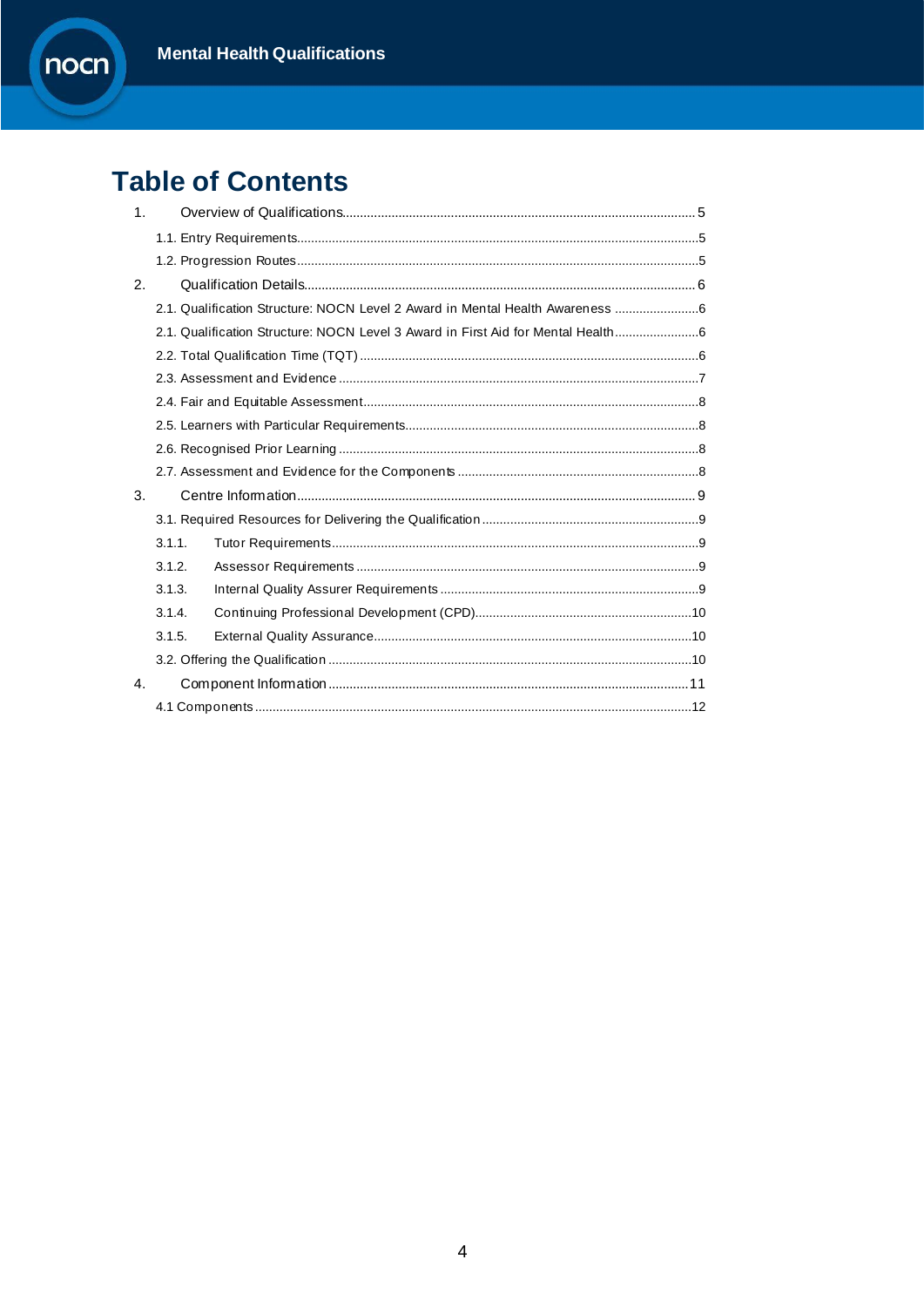

# <span id="page-4-0"></span>**1. Overview of Qualifications**

At Level 2 the target group is everyone within an organisation. The qualification will raise awareness of the subject of mental health. On achievement the learner will better understand the concept of mental illness, the support available as well as basic resilience strategies for themselves.

At Level 3 the target group is those providing the role of First Aider for Mental Health or those who are responsible for mental health policies and procedures within an organisation. This may include those carrying out the First Aider role, HR staff and senior managers within an organisation. On achievement learners will:

- Be able to provide support to those experiencing mental health issues in the workplace
- Be able to recognise the signs and symptoms of a range of Mental Health conditions
- Understand self-help techniques
- Understand the limits of their role
- Be able to refer on to other sources of help and support
- Be able to promote positive mental well-being within their organisation.

#### <span id="page-4-1"></span>**1.1. Entry Requirements**

There are no formal entry requirements for these qualifications. However, it is recommended that learners being put forward for the role of First Aider for Mental Health have good communication skills. In addition, a minimum of level 1 English or equivalent experience is advised.

Centres must undertake initial assessment activities with learners to ensure this is an appropriate qualification and they are capable of achieving the level they will be studying before enrolling them onto a programme of learning.

The qualifications are available to learners aged **16** years or over**.**

#### <span id="page-4-2"></span>**1.2. Progression Routes**

Learners achieving these qualifications could progress on to:

#### **Level 2**

- NOCN Level 3 Award in First Aid for Mental Health
- Other first aid qualifications such as:
	- o NOCN Level 3 Award in Emergency First Aid at Work
	- o NOCN Level 3 Award in First Aid at Work
	- o NOCN Level 3 Award in Emergency Paediatric First Aid
	- o NOCN Level 3 Award in Paediatric First Aid

#### **Level 3**

- A role as a First Aider for Mental Health in the workplace
- Other first aid qualifications such as:
	- o NOCN Level 3 Award in Emergency First Aid at Work
	- o NOCN Level 3 Award in First Aid at Work
	- o NOCN Level 3 Award in Emergency Paediatric First Aid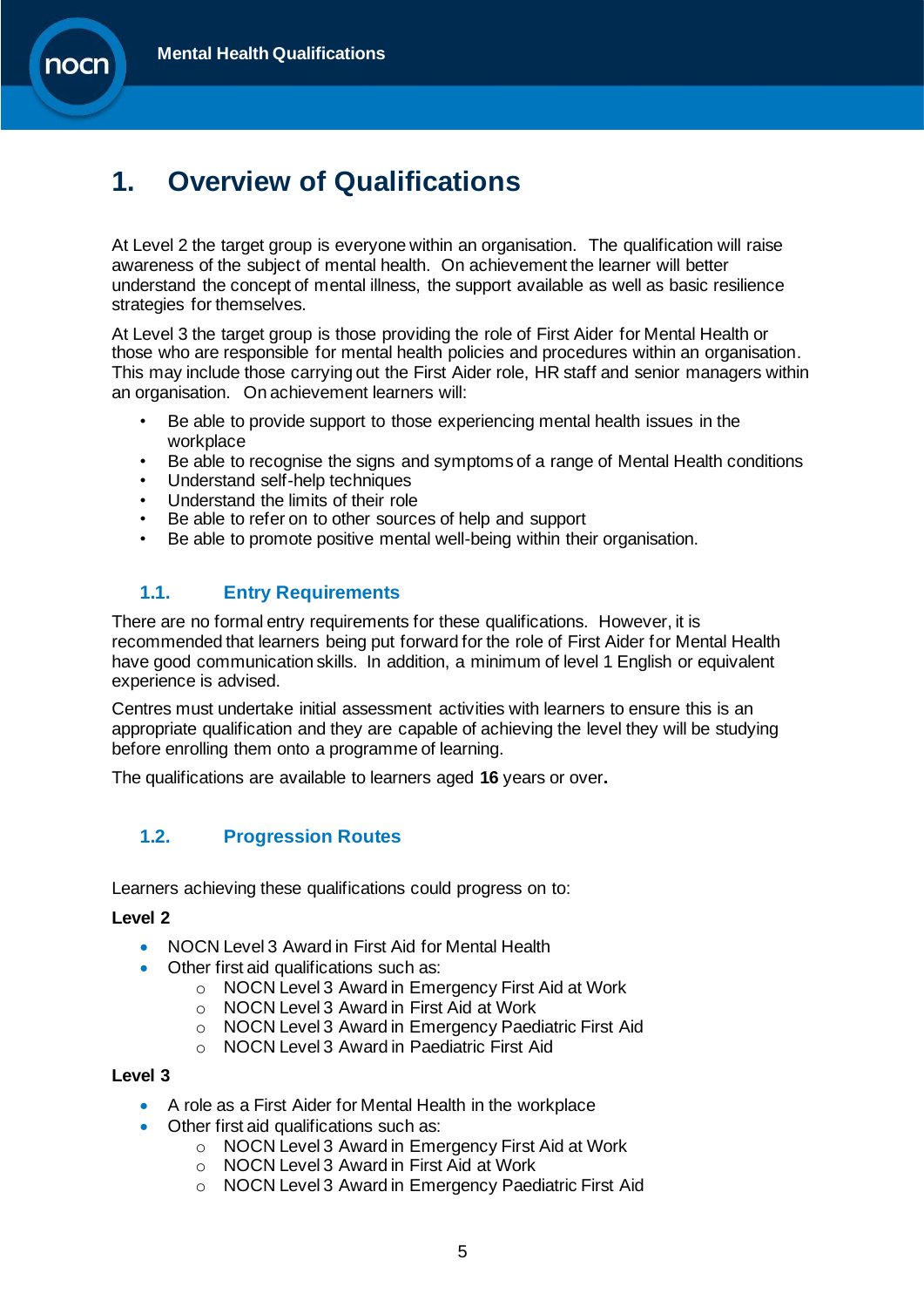

- o NOCN Level 3 Award in Paediatric First Aid
- Further qualifications in Psychology, health and social care, and Mental Health.

# <span id="page-5-0"></span>**2. Qualification Details**

#### <span id="page-5-1"></span>**2.1. Qualification Structure: NOCN Level 2 Award in Mental Health Awareness**

The NOCN Level 2 Award in Mental Health Awareness has a Total Qualification Time (TQT) of 5 hours of which 5 are Guided Learning Hours (GLH).

Learners **must** achieve the mandatory component.

| <b>Component Title</b>            | Level | <b>Credit</b><br><b>Value</b> | <b>Guided</b><br>Learning<br><b>Hours</b> | <b>Mandatory</b><br>or<br><b>Optional</b> | <b>Ofqual</b><br>Reference<br><b>Number</b> |
|-----------------------------------|-------|-------------------------------|-------------------------------------------|-------------------------------------------|---------------------------------------------|
| <b>Mental Health</b><br>Awareness | 2     |                               | 5                                         | Mandatory                                 | M/618/3411                                  |

#### <span id="page-5-2"></span>**2.1. Qualification Structure: NOCN Level 3 Award in First Aid for Mental Health**

The NOCN Level 3 Award in First Aid for Mental Health has a Total Qualification Time (TQT) of 15 hours of which 15 are Guided Learning Hours (GLH).

Learners **must** achieve the 3 mandatory components.

| <b>Component Title</b>                                         | Level          | <b>Credit</b><br><b>Value</b> | <b>Guided</b><br>Learning<br><b>Hours</b> | <b>Mandatory</b><br>or<br><b>Optional</b> | <b>Ofqual</b><br><b>Reference</b><br><b>Number</b> |
|----------------------------------------------------------------|----------------|-------------------------------|-------------------------------------------|-------------------------------------------|----------------------------------------------------|
| <b>Mental Health</b><br>Awareness                              | $\overline{2}$ |                               | 5                                         | Mandatory                                 | M/618/3411                                         |
| <b>Promoting Positive</b><br>Mental Health in the<br>Workplace | 3              | 1                             | 6                                         | Mandatory                                 | A/618/3413                                         |
| <b>Common Mental Health</b><br>Conditions                      | 3              |                               | 4                                         | Mandatory                                 | J/618/3415                                         |

#### <span id="page-5-3"></span>**2.2. Total Qualification Time (TQT)**

TQT has been agreed by considering the total number of learning hours required for the average learner to achieve this qualification.

TQT is split into two areas: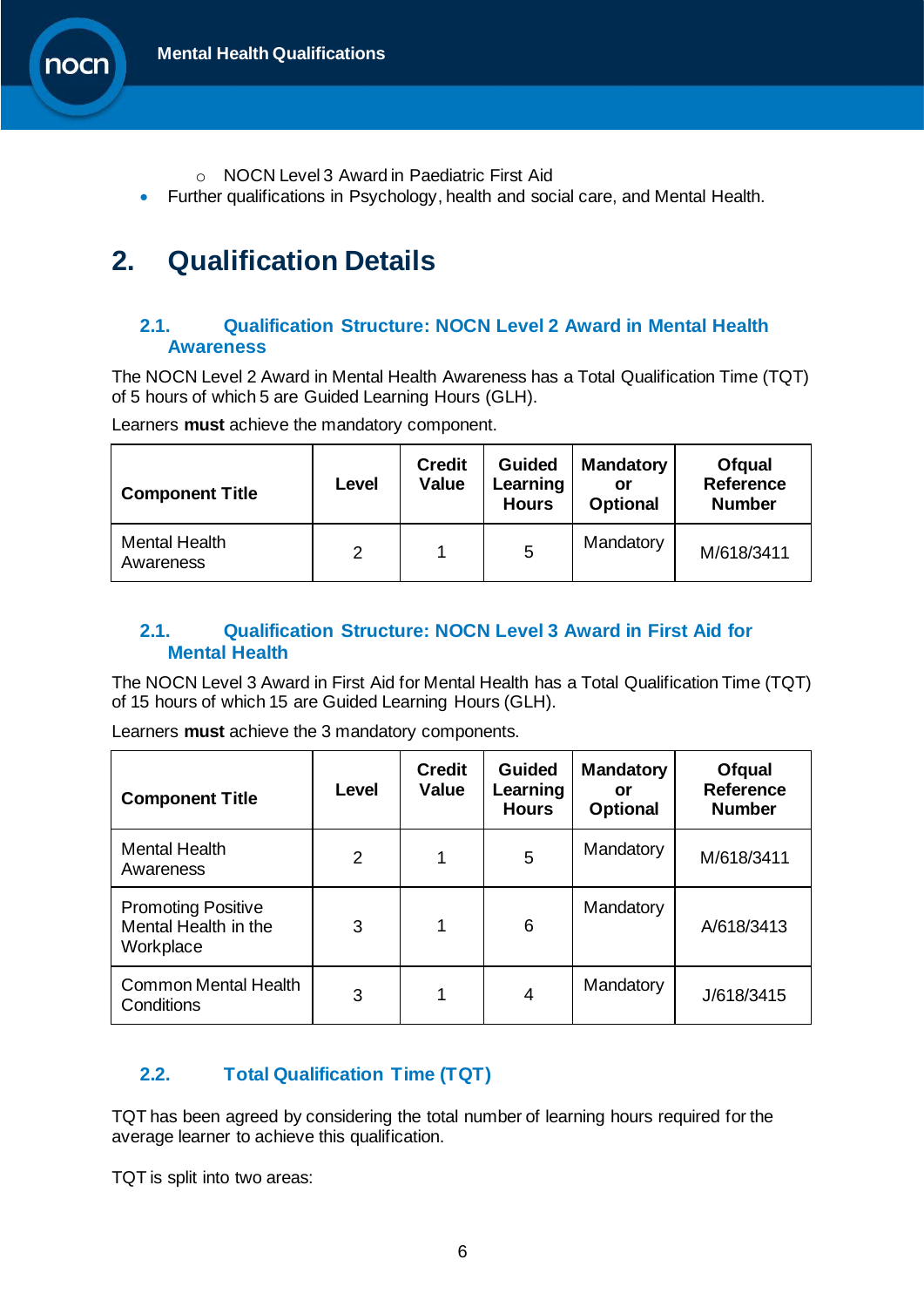| Area                                                                                                                                                                                                                                                                                                                                                                                                                              | <b>Example of activities</b>                                                                                                                                                                                                                                                                                                                                                                     |
|-----------------------------------------------------------------------------------------------------------------------------------------------------------------------------------------------------------------------------------------------------------------------------------------------------------------------------------------------------------------------------------------------------------------------------------|--------------------------------------------------------------------------------------------------------------------------------------------------------------------------------------------------------------------------------------------------------------------------------------------------------------------------------------------------------------------------------------------------|
| 1. Guided Learning Hours (GLH):<br>Learning activity under the<br>immediate guidance or supervision<br>of a lecturer, supervisor, tutor or<br>other appropriate provider of<br>education or training<br>Includes the activity of being<br>assessed if the assessment takes<br>place under the immediate guidance<br>or supervision of a lecturer,<br>supervisor, tutor or other appropriate<br>provider of education or training. | Classroom-based learning<br>supervised by a teacher<br>Work-based learning supervised by<br>a teacher<br>Live webinar or telephone tutorial<br>$\bullet$<br>with a teach in real time<br>E-learning supervised by a teacher<br>in real time<br>All forms of assessment which take<br>place under the immediate guidance<br>or supervision of an appropriate<br>provider of training<br>Exam time |
| 2. Other Learning Hours (OLH):<br>An estimate of the number of hours<br>a learner will spend, as directed by<br>(but not under the immediate<br>guidance or supervision of) a<br>lecturer, supervisor, tutor or other<br>appropriate provider of education or<br>training, including:<br>preparatory work<br>$\circ$<br>self-study<br>$\circ$<br>any other form of education<br>$\Omega$<br>or training, including<br>assessment. | Independent and unsupervised<br>research/learning<br>Unsupervised compilation of a<br>portfolio of work experience<br>Unsupervised e-learning<br>$\bullet$<br>Unsupervised e-assessment<br>$\bullet$<br>Unsupervised coursework<br>$\bullet$<br>Watching a pre-recorded podcast or<br>webinar<br>Unsupervised work-based learning                                                                |

#### <span id="page-6-0"></span>**2.3. Assessment and Evidence**

These qualifications are **internally** set and **internally** assessed. Assessment activity must ensure evidence of achievement against **all** of the assessment criteria specified within each component.

Centres must ensure that knowledge based learning is at the correct level for the qualification, and in line with that described in NOCN's Indicative Content.

Assessment activities must be robust in that they are:

- **Valid** Fit for purpose in that they are suitable for the identified assessment criteria and offer the learner the opportunity to demonstrate achievement at the required level.
- **Sufficient** Provide the opportunity for the learner to provide adequate evidence, showing full coverage of the requirements of the assessment criteria.
- **Reliable** Generate clear and consistent outcomes recognising that the activities may be applied to differing scenarios and in different contexts, with different learners. The evidence sought by the activity must be able to be assessed and result in assessment decisions that are consistent across all assessors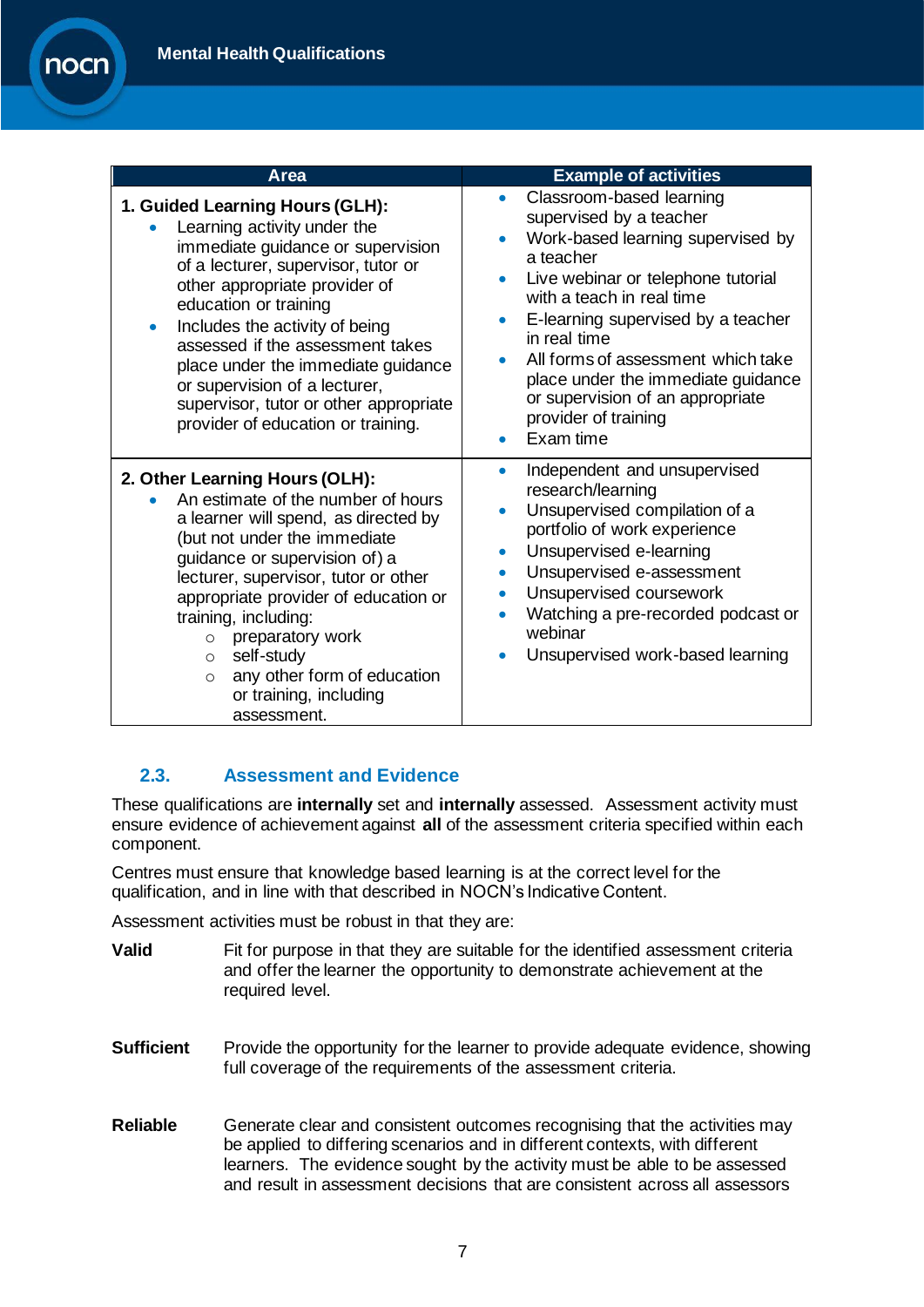

and centres offering the qualification. Assessment activities should not deliberately offer an unfair advantage to or disadvantage specific groups of learners.

**Authentic** Evidence presented must be the learner's own work.

These qualifications are graded at Pass/Fail.

#### <span id="page-7-0"></span>**2.4. Fair and Equitable Assessment**

Assessment must be designed to be accessible and inclusive and the assessment methodology must be appropriate for individual assessment, giving due consideration to any assessment requirements attached to individual components.

#### <span id="page-7-1"></span>**2.5. Learners with Particular Requirements**

If you are a NOCN Recognised Centre and have learners with particular requirements, please see the **NOCN Reasonable Adjustments Policy and Procedure** found on the NOCN website at [www.nocn.org.uk](http://www.nocn.org.uk/)

This policy gives clear guidance on the reasonable adjustments and arrangements that can be made to take account of disability or learning difficulty without compromising the assessment criteria.

The NOCN Centre Recognition process requires the centre to hold policy statements on Equal Opportunities, Diversity and Disability Discrimination which will be reviewed by NOCN. Please contact [assurance@nocn.org.uk](mailto:assurance@nocn.org.uk) for further details.

#### <span id="page-7-2"></span>**2.6. Recognised Prior Learning**

Recognising Prior Learning is an assessment process that recognises learning that has its origins in a learner's experience and/or previous formal and informal learning contexts. This includes knowledge and skills gained within school, college, university and outside formal learning situations such as through life, employment, apprenticeships and other work experiences.

NOCN is committed to the Recognition of Prior Learning (RPL) and has developed a policy and procedures to inform and support centres. This is available on the NOCN website at [www.nocn.org.uk](http://www.nocn.org.uk/)

#### <span id="page-7-3"></span>**2.7. Assessment and Evidence for the Components**

Centres can use the following assessment methods:

- **Oral / Written Questioning**
- Discussion with the Learner
- Looking at Learner Statements
- **Simulation**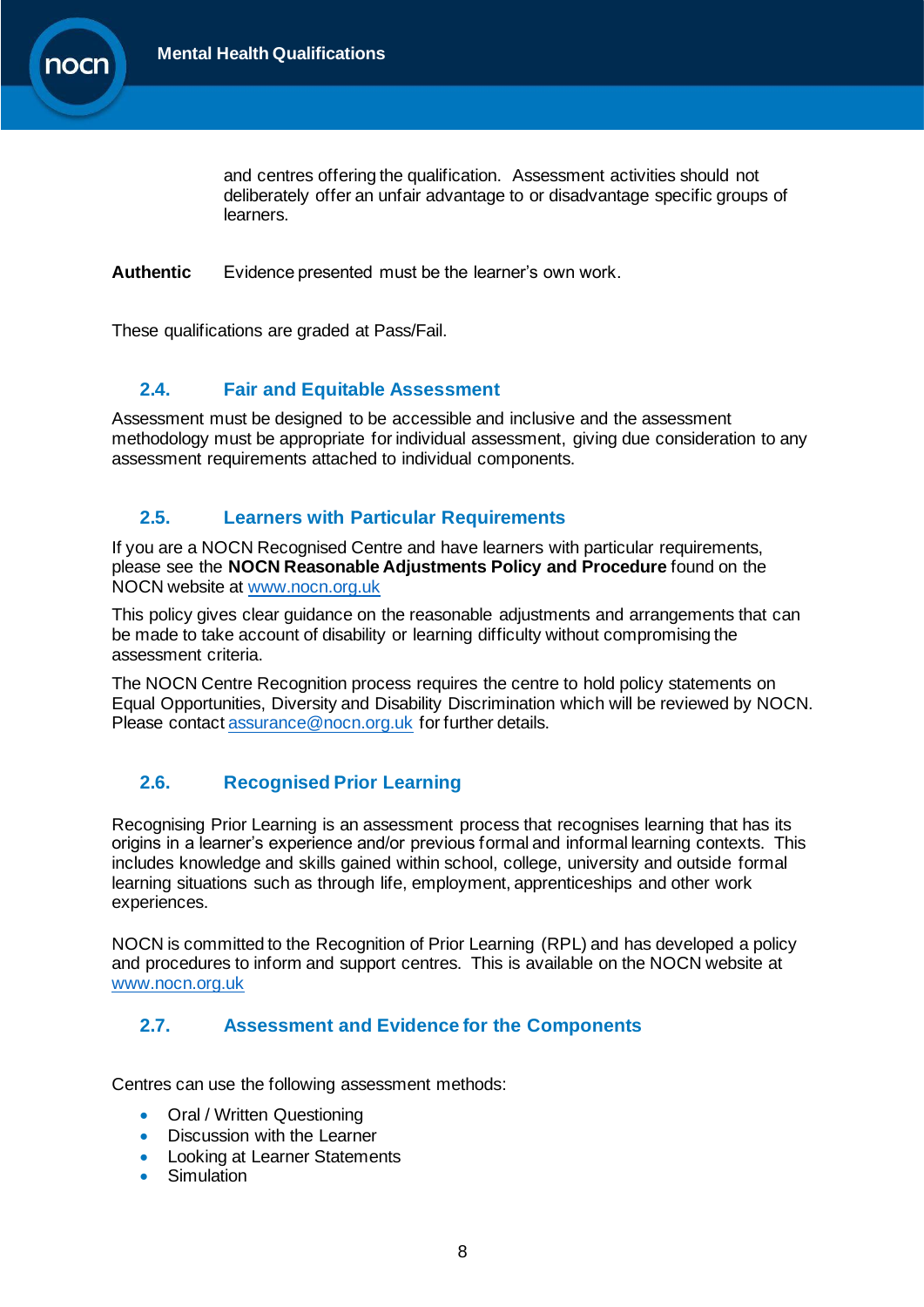

- **Skills Tests**
- **Assignments**
- **Projects**
- **Case Studies**

The evidence of achievement can be presented in a portfolio of evidence.

Forms and guidance for gathering learner evidence against the individual assessment criteria are available for download in Word format on the NOCN website:

[https://www.nocn.org.uk/support/additional-qualification-documents/.](https://www.nocn.org.uk/support/additional-qualification-documents/)

Alternatively, centres can use their own paperwork provided they ensure that the learners' work is ordered and portfolio references provided as required.

# <span id="page-8-0"></span>**3. Centre Information**

#### <span id="page-8-1"></span>**3.1. Required Resources for Delivering the Qualification**

As part of the requirement to deliver this qualification there is an expectation that staff undertaking roles as part of the delivery and assessment of the qualification have a demonstrable level of expertise.

NOCN expects that Tutors and Assessors are able to demonstrate the following competencies:

#### <span id="page-8-2"></span>**3.1.1. Tutor Requirements**

• Be subject matter experts, hold or be registered as working towards, a recognised education and training qualification, have experience of delivering training within this subject area. The Tutor should hold a Mental Health qualification at or above the level of qualification or demonstrate equivalent experience.

#### <span id="page-8-3"></span>**3.1.2. Assessor Requirements**

• Be subject matter experts, have experience of carrying out assessment activities and hold, or be registered as working towards, a recognised assessing qualification. The Assessor should hold a Mental Health qualification at or above the level of the qualification or demonstrate equivalent experience.

#### **3.1.3. Internal Quality Assurer Requirements**

<span id="page-8-4"></span>Each centre must have internal quality assurance policies and procedures in place to ensure that decisions made by Assessors are appropriate, consistent, fair and transparent, and that they do not discriminate against any learner. The policies and procedures must be sufficient to secure the quality of the award, ensuring validity, reliability and consistency.

NOCN expects that an Internal Quality Assurer is able to demonstrate the following competencies:

They should: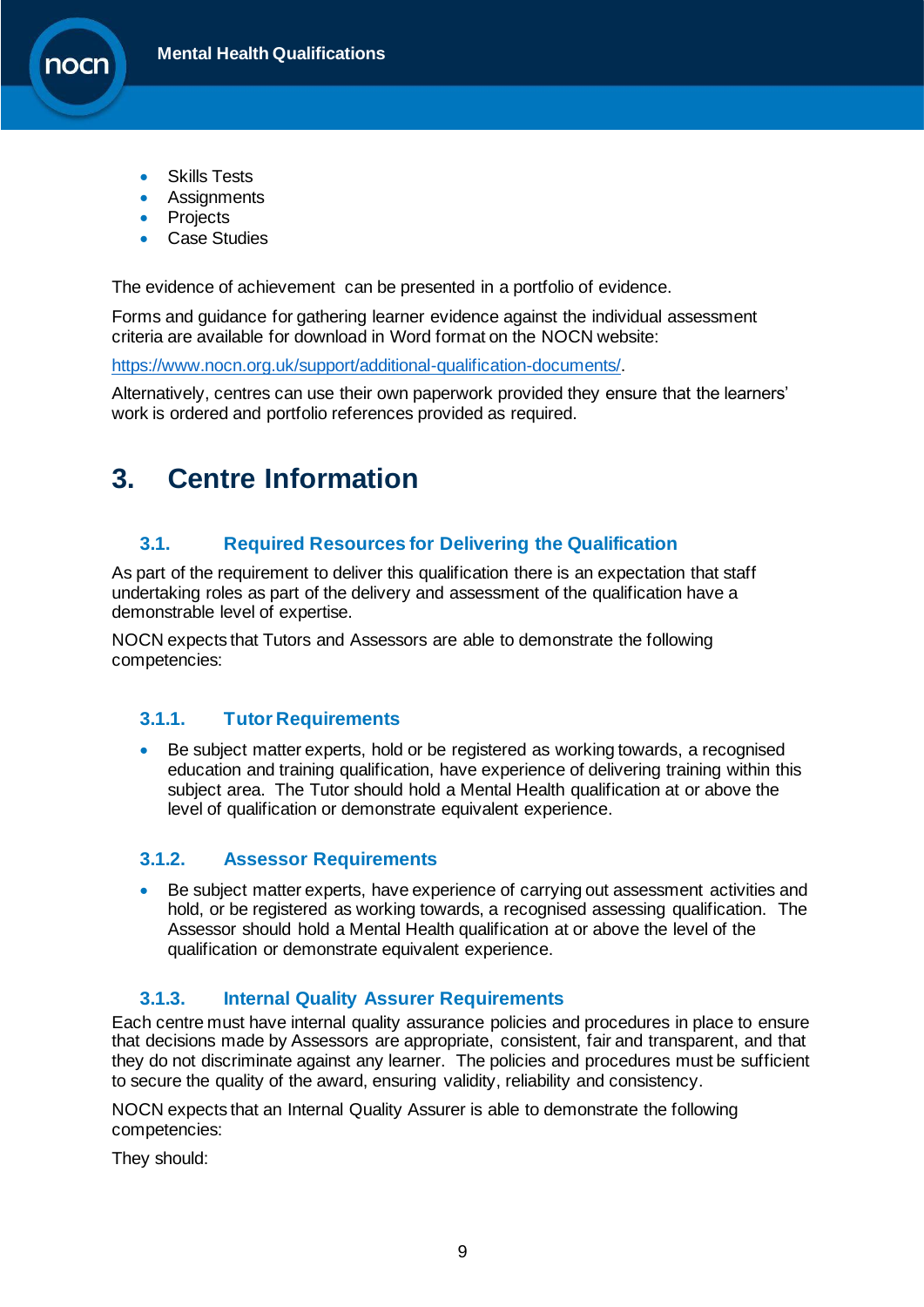• Have an understanding of the subject area, have experience in carrying out internal quality assurance activities and hold, or be registered as working towards, a recognised Internal Quality Assurance qualification. The Internal Quality Assurer should hold a Mental Health qualification at or above the level of the qualification or demonstrate equivalent experience.

NOCN supports and recognises Centres' internal quality assurance systems which support the above; any system should include standardisation and sharing of good practice.

Centre staff may undertake more than one role, e.g. tutor, assessor or internal quality assurer, but they **cannot** carry out any quality assurance on work that they have previously assessed.

#### **3.1.4. Continuing Professional Development (CPD)**

<span id="page-9-0"></span>Centres are expected to support their staff, ensuring that their subject knowledge remains current and that their members of staff are up to date with regards to best practice in delivery, assessment and quality assurance.

#### **3.1.5. External Quality Assurance**

<span id="page-9-1"></span>Once recognised as a Centre, NOCN will allocate an External Quality Assurer. The External Quality Assurer will have ongoing responsibility for monitoring the Centre's compliance with the requirements of centre recognised status.

The External Quality Assurer will make regular visits to all Centres. During these visits he/she will:

- Monitor the Centre's compliance with the Centre Recognition agreement by reviewing course documentation, meeting managers, tutors, internal quality assurers, learners and administrative staff.
- Verify recommendations for achievement submitted by the centre via Quartzweb.

Refer to the **NOCN Quality Assurance User Guide** for further information on the External Quality Assurance process.

#### <span id="page-9-2"></span>**3.2. Offering the Qualification**

#### **Existing Centres**

If you are already recognised to offer NOCN qualifications and would like more information about offering this qualification**,** please contact: [business-enquiries@nocn.org.uk.](mailto:business-enquiries@nocn.org.uk) 

Use Horizon to add this qualification to your centre.

#### **New Centres**

If you are interested in offering this qualification**,** but are not yet a NOCN Approved Centre and would like more information about becoming a NOCN centre and offering this qualification please see **Become a Registered Centre** on our website <https://www.nocn.org.uk/customers/nocn-centres/> and click Become a Centre.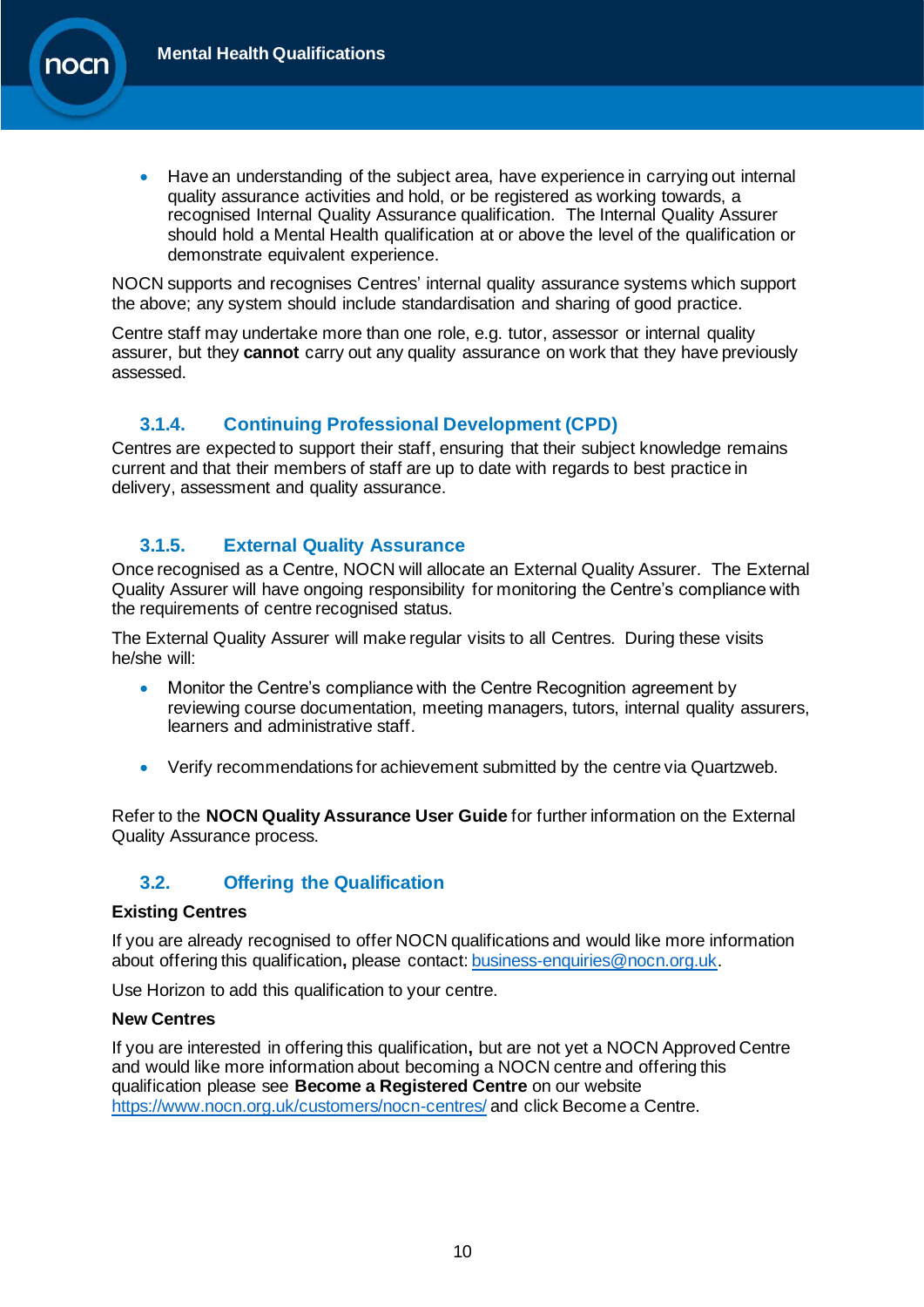

### <span id="page-10-0"></span>**4. Component Information**

The NOCN Level 2 Award in Mental Health Awareness qualification consists of **1 mandatory** component.

The NOCN Level 3 Award in First Aid for Mental Health qualification consists of **3 mandatory** components

Component 1 is in **both qualifications** and component 2 and 3 are in the NOCN Level 3 Award in First Aid for Mental Health **only.**

To achieve the qualifications a learner **must** provide evidence of achievement against **all** of the assessment criteria within each component**.** However, a number of assessment criteria can be assessed through one activity using holistic assessment which focuses on the whole work activity rather than specific component of a qualification.

The components are as follows: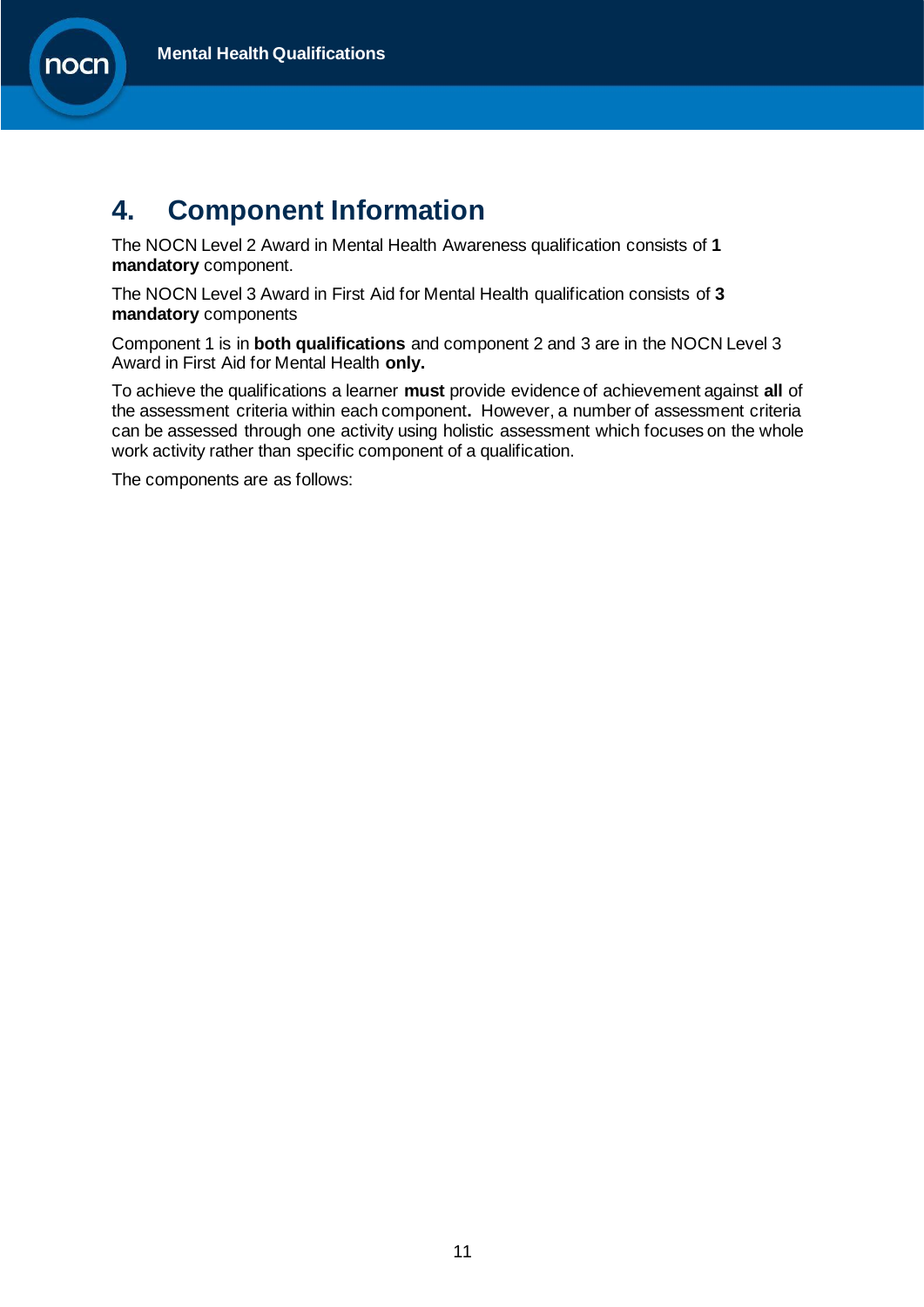#### **4.1 Components**

nocn

| <b>Unit title</b>            |                                |                  |           |  |  |  |
|------------------------------|--------------------------------|------------------|-----------|--|--|--|
|                              | <b>Mental Health Awareness</b> |                  |           |  |  |  |
| Level                        | <b>Credit value</b>            | <b>GLH</b>       | Grading   |  |  |  |
| $\overline{2}$               |                                | 5                | Pass/Fail |  |  |  |
| Subject area                 |                                | Ofqual reference |           |  |  |  |
| 1.3 - Health and social care |                                | M/618/3411       |           |  |  |  |
| Aim                          |                                |                  |           |  |  |  |

This unit is about developing the learner's awareness of Mental Health. The learner will understand terminology, impacts and legislation around Mental Health. They will know how to maintain their own Mental Health and where to get help.

<span id="page-11-0"></span>

| <b>Assessment Criteria</b><br><b>Learning Outcomes</b> |                                                                             |     | <b>Indicative Content</b>                      |                                                                                                                                                                                                       |
|--------------------------------------------------------|-----------------------------------------------------------------------------|-----|------------------------------------------------|-------------------------------------------------------------------------------------------------------------------------------------------------------------------------------------------------------|
| The learner will:<br>The learner can:                  |                                                                             |     |                                                |                                                                                                                                                                                                       |
|                                                        | Understand<br>terminology and<br>legislation around<br><b>Mental Health</b> | 1.1 | Define the term <b>Mental</b><br><b>Health</b> | <b>Mental Health - a person's condition with regard to their psychological and</b><br>emotional well-being.                                                                                           |
|                                                        |                                                                             | 1.2 | Define the term First Aid<br>for Mental Health | First Aid for Mental Health - how to identify, understand and support a person<br>experiencing a Mental Health issue, worsening of an existing Mental Health<br>problem or in a Mental Health crisis. |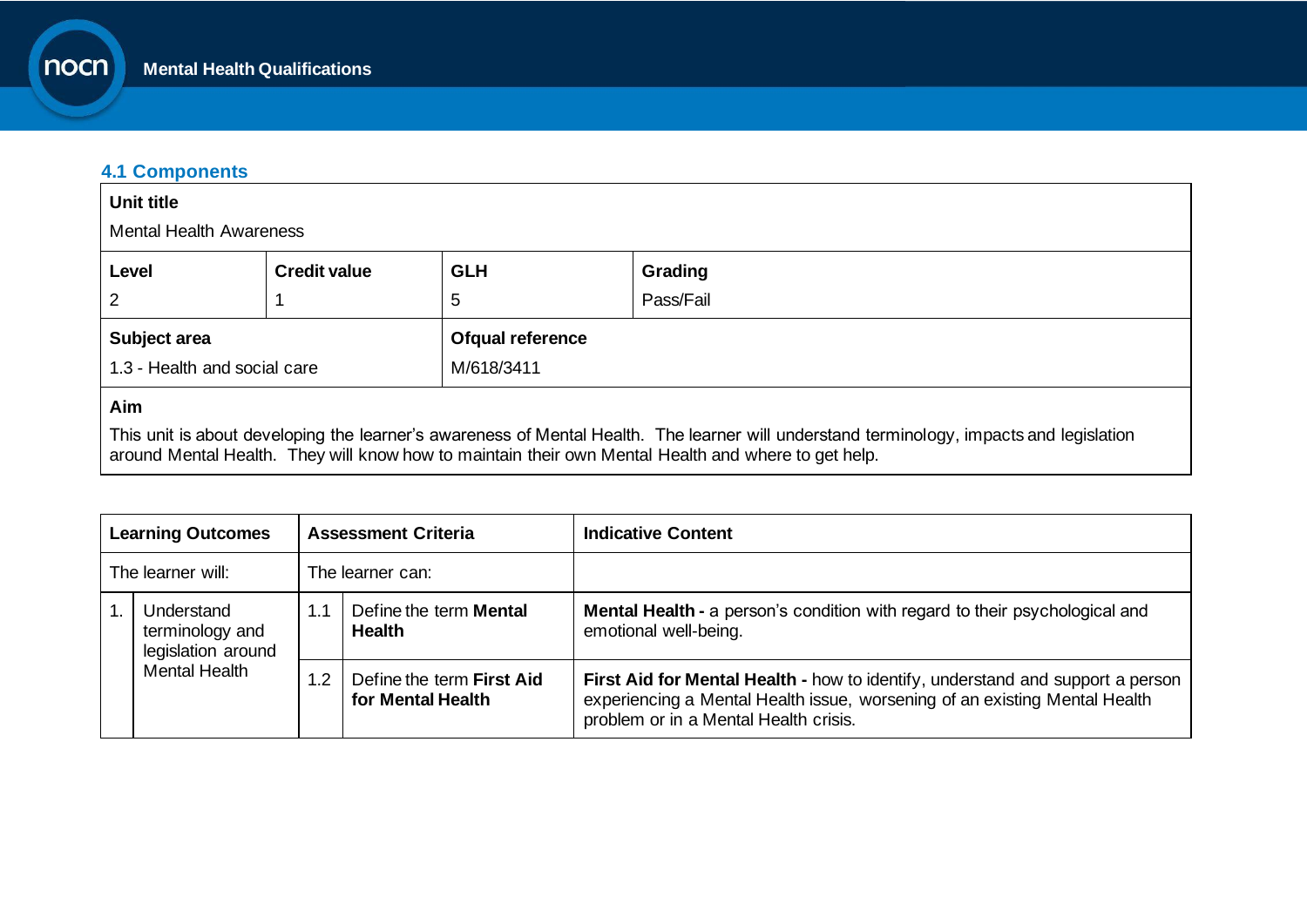|                |                                                           | 1.3 | <b>Identify Public Attitudes</b><br>and Perceptions around<br><b>Mental Health</b> | <b>Public Attitudes and Perceptions - misconceptions and misinformation.</b>                                                                                                                                                                                                                                                                                                         |
|----------------|-----------------------------------------------------------|-----|------------------------------------------------------------------------------------|--------------------------------------------------------------------------------------------------------------------------------------------------------------------------------------------------------------------------------------------------------------------------------------------------------------------------------------------------------------------------------------|
|                |                                                           | 1.4 | Describe the impact of<br>Labelling a person with<br><b>Mental Health issues</b>   | Labelling - labels hold a lot of meaning and can therefore be very dangerous.<br>As labels are related to judgements they have the power to create stigma,<br>stereotypes, hearsay, bias and the inability to separate a person from the label.<br>The power to diagnose someone with a mental health condition is for<br>professionals with significant training, not First Aiders. |
|                |                                                           | 1.5 | Identify Legislation that<br>relates to Mental Health in<br>the workplace          | Legislation -<br>Health and safety at work Act 1974 (HASWA)<br>Human Rights Act 1998 (HRA)<br>Management of Health and Safety at Work Regulations (1999)<br>Equality Act 2010<br>Duty of Care 2014                                                                                                                                                                                   |
|                |                                                           | 1.6 | <b>State Common Mental</b><br><b>Health conditions</b>                             | <b>Common</b> Mental Health conditions include:<br>Depression,<br>$\bullet$<br>Generalised anxiety disorder,<br>Panic disorder,<br>Obsessive-compulsive disorder (OCD),<br>Post-traumatic stress disorder (PTSD) and<br>$\bullet$<br>Social anxiety disorder<br><b>Source: NICE Clinical Guideline (CG123)</b>                                                                       |
| $\overline{2}$ | Understand how to<br>maintain own<br><b>Mental Health</b> | 2.1 | Identify Key Principles for<br>maintaining own Mental<br>Health                    | <b>Key Principles -</b><br>Resilience<br>$\bullet$<br>Sources of guidance and support<br>Ways to manage own self care<br>Key protective factors for own mental health                                                                                                                                                                                                                |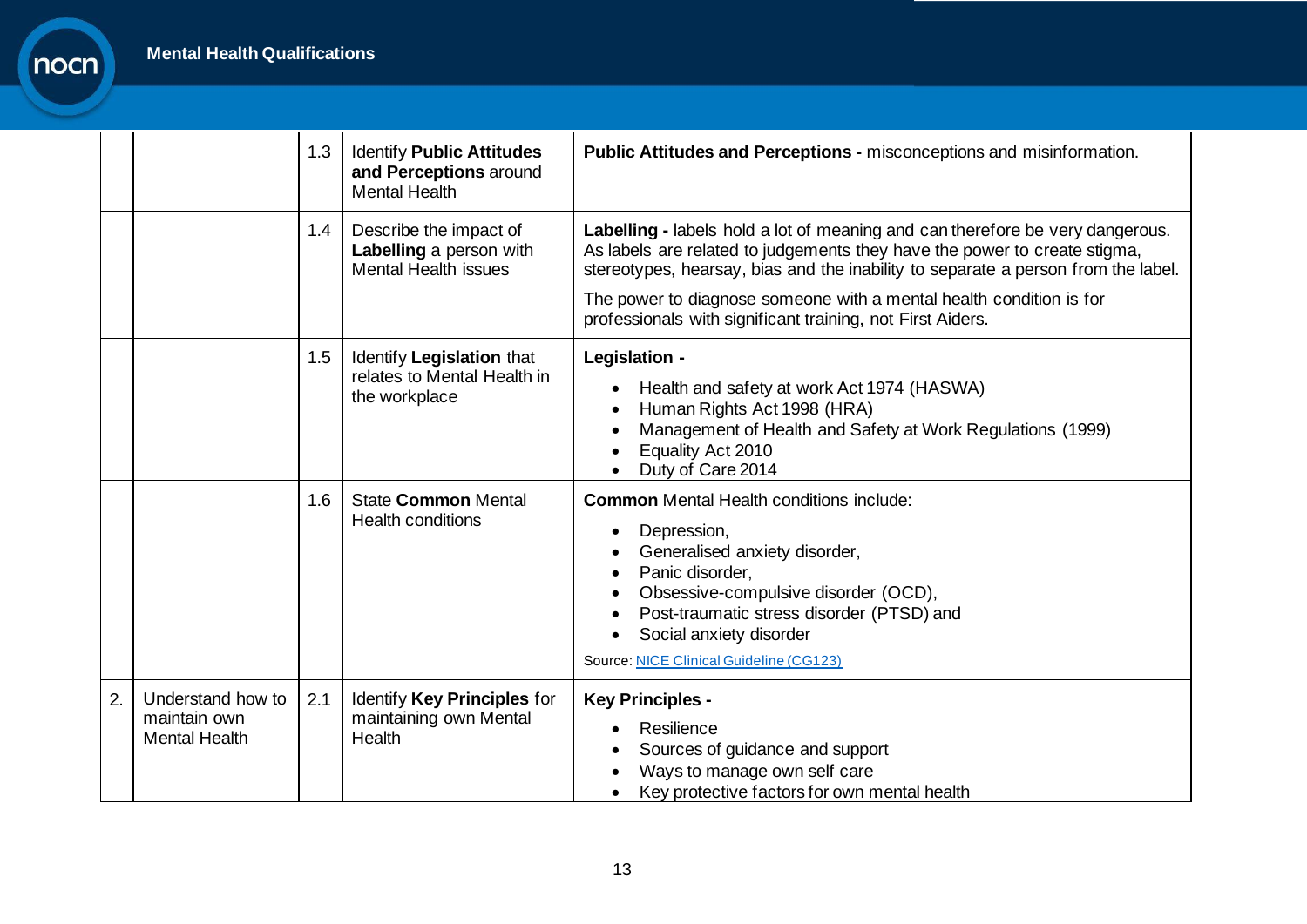| 3. | Understand the<br>support available<br>for those in Mental<br><b>Health Crisis</b> | 3.1 | Identify those that can<br>assist in Mental Health<br>Crisis both locally and<br>nationally | <b>Common types of support</b><br><b>Prescribed medication</b><br>Counselling and Talking therapies<br>Self help<br>Additional lifestyle or practical support                                                                                                                                                                                                                |
|----|------------------------------------------------------------------------------------|-----|---------------------------------------------------------------------------------------------|------------------------------------------------------------------------------------------------------------------------------------------------------------------------------------------------------------------------------------------------------------------------------------------------------------------------------------------------------------------------------|
|    |                                                                                    |     |                                                                                             | GP or emergency services $-$ may be used for immediate support e.g. for<br>conditions such as suicide and anxiety where it's deemed as an emergency                                                                                                                                                                                                                          |
|    |                                                                                    |     |                                                                                             | <b>Social services</b><br>The Care Act 2014<br>Can assist with:<br>Accommodation, employment, education, financial support,<br>extra activities, counselling<br>Access to social care is gained through a referral (own or someone<br>else), assessment, eligibility, care and support plan<br>Can be asked to pay for social care (depending on financial<br>circumstances) |
|    |                                                                                    |     |                                                                                             | <b>Organisations:</b><br>Samaritans<br>Mind                                                                                                                                                                                                                                                                                                                                  |
|    |                                                                                    |     |                                                                                             | <b>Friends, family and carers</b><br>Supportive<br>Caring<br>Listen<br>May need to help with finances<br>Home life/ day to day living<br>"nearest relative"                                                                                                                                                                                                                  |
|    |                                                                                    |     |                                                                                             | Local Support Networks e.g. local authorities, community groups.                                                                                                                                                                                                                                                                                                             |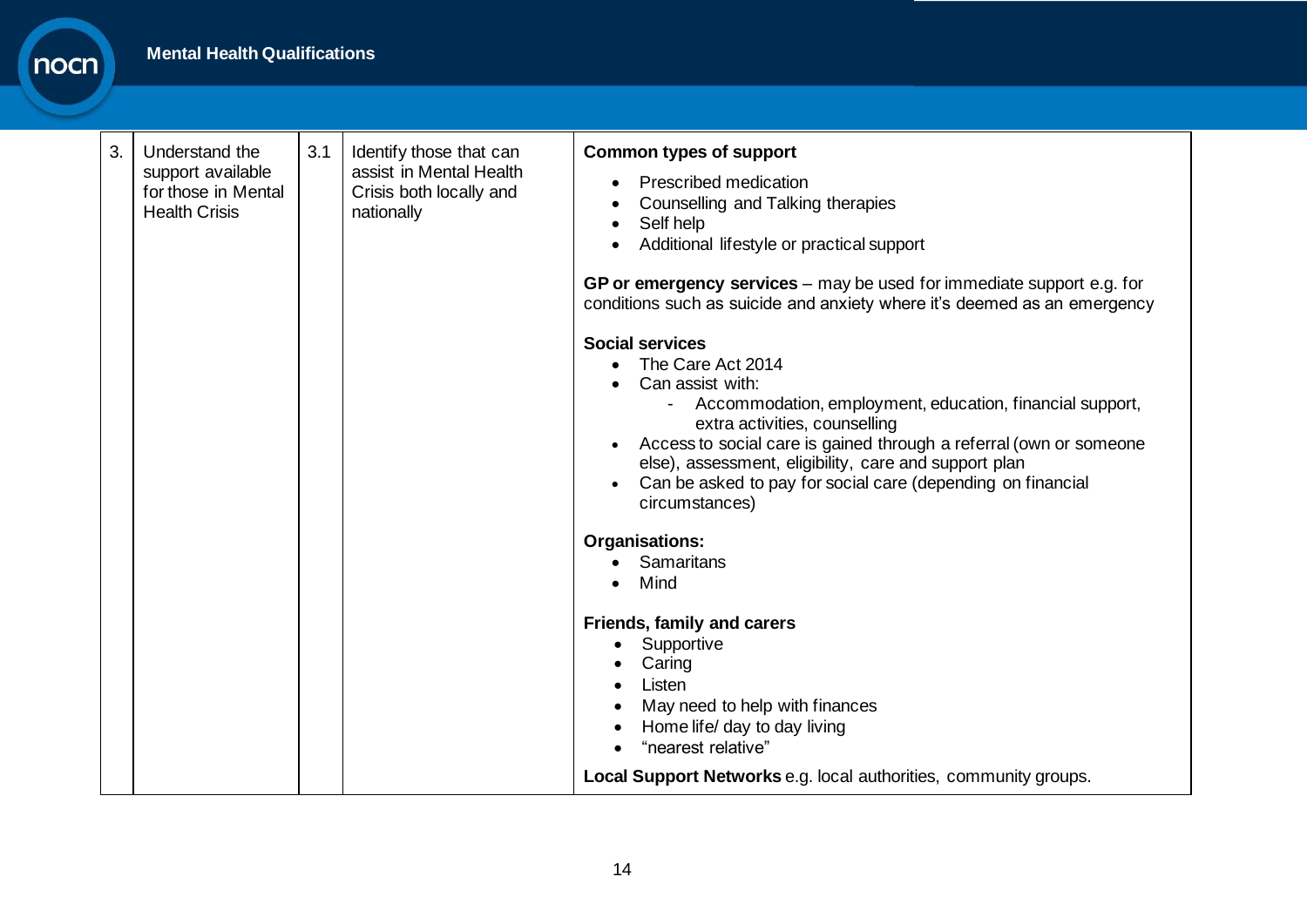#### **Unit title**

nocn

Promoting Positive Mental Health in the Workplace

| Level                                        | <b>Credit value</b> | <b>GLH</b>                     | Grading   |
|----------------------------------------------|---------------------|--------------------------------|-----------|
| 3                                            |                     | 6                              | Pass/Fail |
| Subject area<br>1.3 - Health and social care |                     | Ofqual reference<br>A/618/3413 |           |

#### **Aim**

This unit is about developing the learner's understanding around promoting positive Mental Health in the workplace. The learner will understand both their role as a First Aider for Mental Health and the role of their employer. They will know understand the causes, signs and symptoms of work related stress. The learner will understand strategies for dealing with Mental Health issues in the workplace.

| <b>Learning Outcomes</b><br><b>Assessment Criteria</b> |                                                                                                                          |     | <b>Indicative Content</b>                                                       |                                                                                                                                                                                                                                                                                                                                                                                 |
|--------------------------------------------------------|--------------------------------------------------------------------------------------------------------------------------|-----|---------------------------------------------------------------------------------|---------------------------------------------------------------------------------------------------------------------------------------------------------------------------------------------------------------------------------------------------------------------------------------------------------------------------------------------------------------------------------|
|                                                        | The learner will:                                                                                                        |     | The learner can:                                                                |                                                                                                                                                                                                                                                                                                                                                                                 |
|                                                        | Understand roles<br>and responsibilities<br>in relation to<br>positive promotion<br>of Mental Health in<br>the workplace | 1.1 | Describe the Role of<br><b>Employers</b> in relation to<br><b>Mental Health</b> | <b>Role of Employers -</b><br>Implementing Mental Health policies/training/First Aiders for Mental<br>$\bullet$<br>Health<br>• Promote a positive culture towards mental health<br>Ensure availability and accessibility of support<br>$\bullet$<br>Make employees aware of what support is available<br>$\bullet$<br>Monitor and review mental health initiatives<br>$\bullet$ |
|                                                        |                                                                                                                          | 1.2 | Describe the Role of First<br><b>Aiders for Mental Health</b>                   | Role of First Aiders for Mental Health -                                                                                                                                                                                                                                                                                                                                        |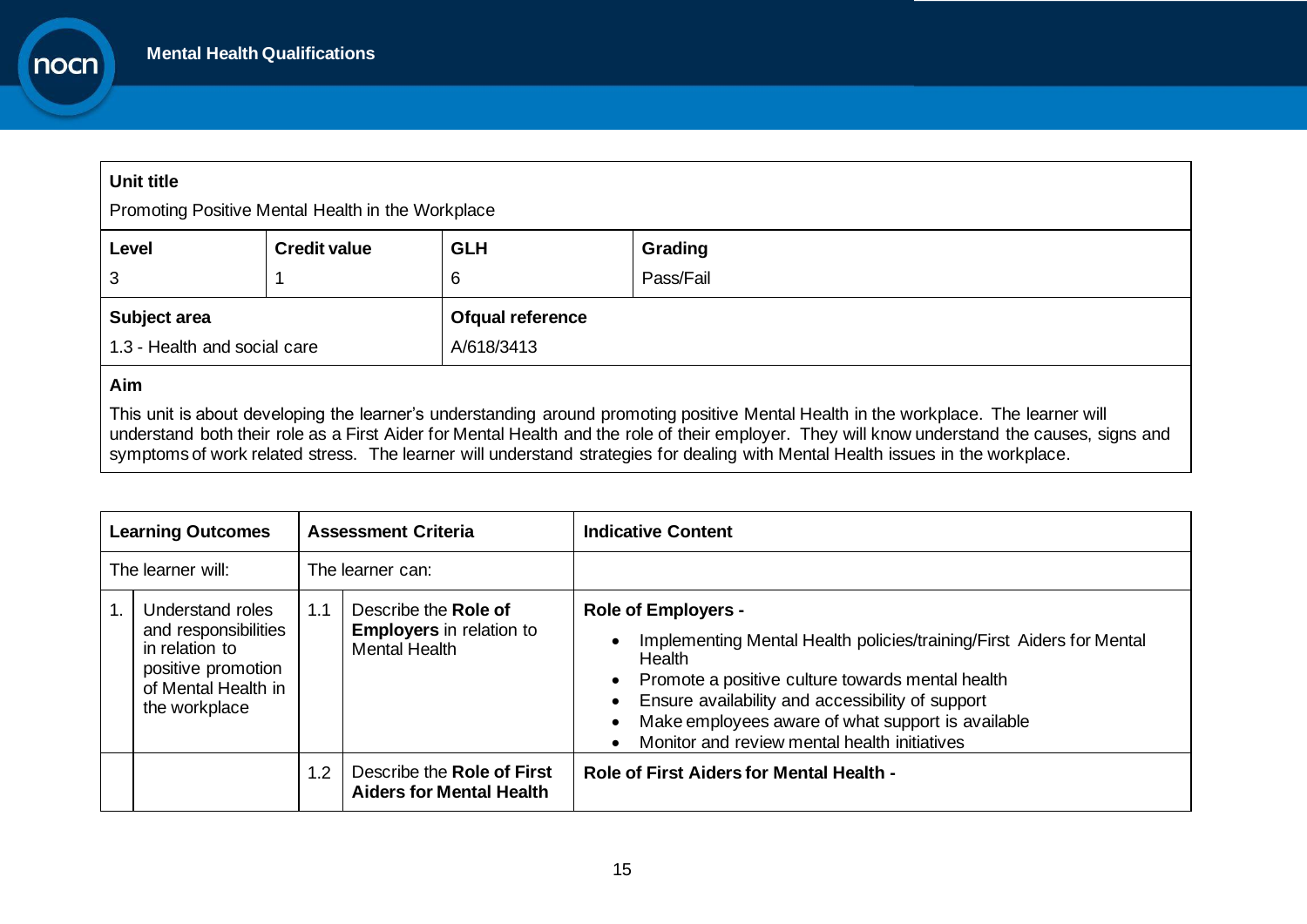|     |                                                                                                       | Know limitations (it is not the role of a First Aider for Mental Health to<br>diagnose mental health conditions)<br>Recognising when to approach somebody who you suspect, or know,<br>may be experiencing a mental health issue<br>Acting on referrals and information from colleagues<br>Knowing how to initiate discussions in a tactful, considerate and<br>appropriate manner<br>Listen<br>Support<br>Work with workplace to implement good Mental Health practices<br>Signposting - internal/external<br>Maintaining own mental health<br>Maintain confidentiality |
|-----|-------------------------------------------------------------------------------------------------------|--------------------------------------------------------------------------------------------------------------------------------------------------------------------------------------------------------------------------------------------------------------------------------------------------------------------------------------------------------------------------------------------------------------------------------------------------------------------------------------------------------------------------------------------------------------------------|
| 1.3 | State the <b>Communication</b><br><b>Skills</b> required of a First<br><b>Aider for Mental Health</b> | <b>Communication Skills -</b><br>Self. Examples include:<br>Listening<br>Nonverbal Communication<br><b>Clarity and Concision</b><br><b>Friendliness</b><br>Confidence<br>Empathy<br>Open-Mindedness<br>Respect<br>This list is not exhaustive.<br>Environmental. Examples include:<br>Educating<br>Alerting<br>Collaborating<br>This list is not exhaustive                                                                                                                                                                                                              |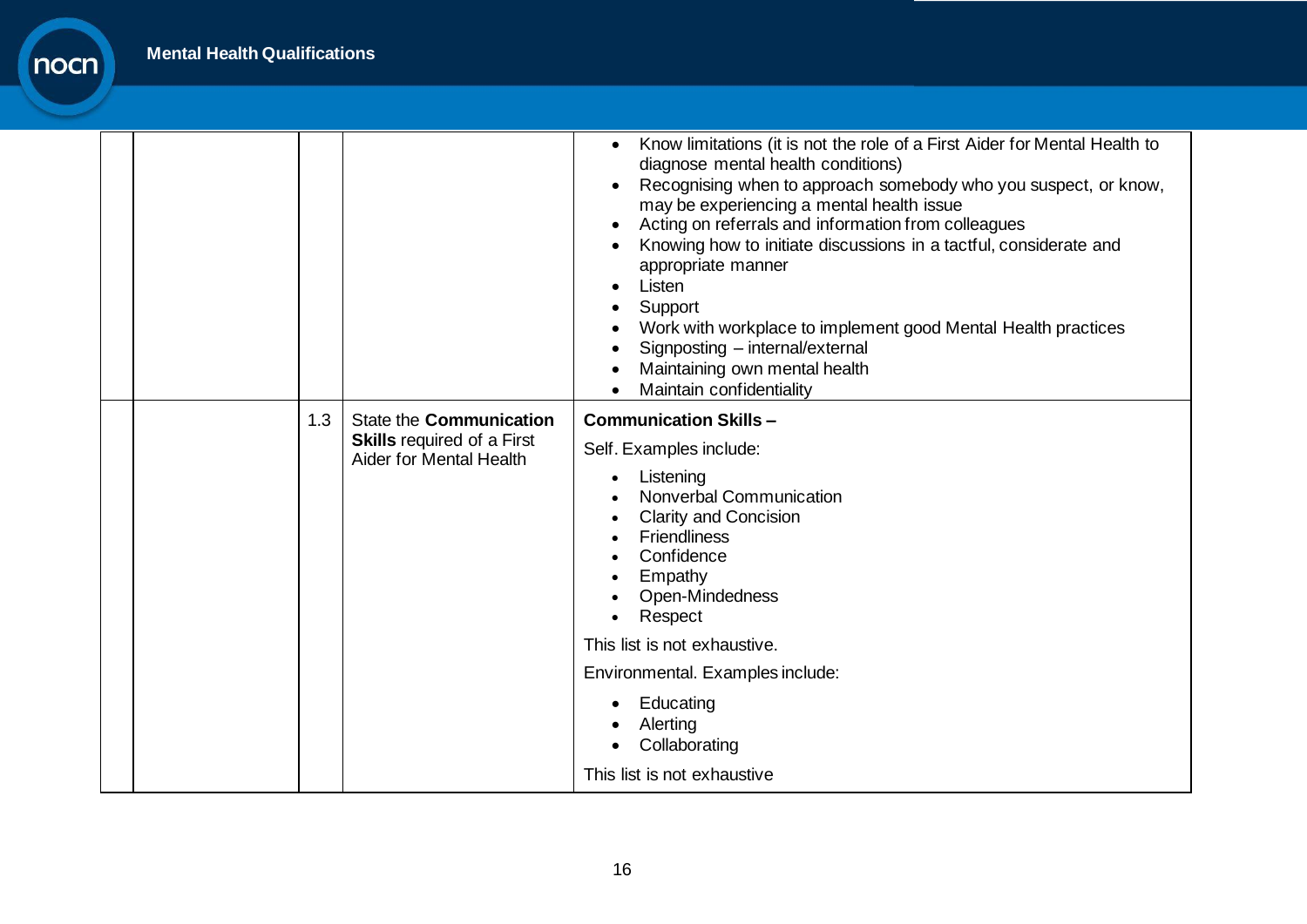| 1.4 | Provide Examples of Good                                                                 | <b>Examples of Good Practice -</b>                                                                                                                                                                                                                                                                                                                                                                                                                                                                                                                                                                                                                                                                                                                                                                                                                                                                                                                                                                                                                                                                                                                                                                                                                                                                                                                                                                                                                                                                      |
|-----|------------------------------------------------------------------------------------------|---------------------------------------------------------------------------------------------------------------------------------------------------------------------------------------------------------------------------------------------------------------------------------------------------------------------------------------------------------------------------------------------------------------------------------------------------------------------------------------------------------------------------------------------------------------------------------------------------------------------------------------------------------------------------------------------------------------------------------------------------------------------------------------------------------------------------------------------------------------------------------------------------------------------------------------------------------------------------------------------------------------------------------------------------------------------------------------------------------------------------------------------------------------------------------------------------------------------------------------------------------------------------------------------------------------------------------------------------------------------------------------------------------------------------------------------------------------------------------------------------------|
|     | <b>Practice</b> in developing a<br>positive culture of Mental<br>Health in the workplace | Employers can promote a positive culture through:<br>Developing an approach to Mental Health that protects and improves<br>Mental Health for all<br>Providing an environment whereby employees can talk to someone at<br>work about their mental health<br>Improve awareness of mental health throughout the organisation and at<br>all levels<br>Have designated mental health champions, senior leaders, etc. who are<br>trained in mental health<br>Provide tools to promote mindfulness as well as tips for maintaining a<br>healthy lifestyle<br>Conduct staff surveys on a regular basis and collection of other staff<br>data to assist with improving work policies<br>Provide a workplace culture that treats everyone with respect and<br>dignity<br>Not tolerating bullying or harassment in the workplace<br>Has a whistleblowing policy whereby acts of discrimination can be<br>reported<br>Provide training and educational opportunities which support<br>understanding of Mental Health issues<br>Provide access to HR<br>Join national and local anti-stigma campaigns<br>Provide peer or mentor groups or programmes with people with<br>experience/training in Mental Health<br>Allowing employees to have a voice<br>Promoting equality and diversity<br>Understanding the importance/encouragement of a good work/life<br>balance<br>Providing employee well-being benefits/opportunities such as health<br>cover, gym memberships, walking groups, fun activities, social events |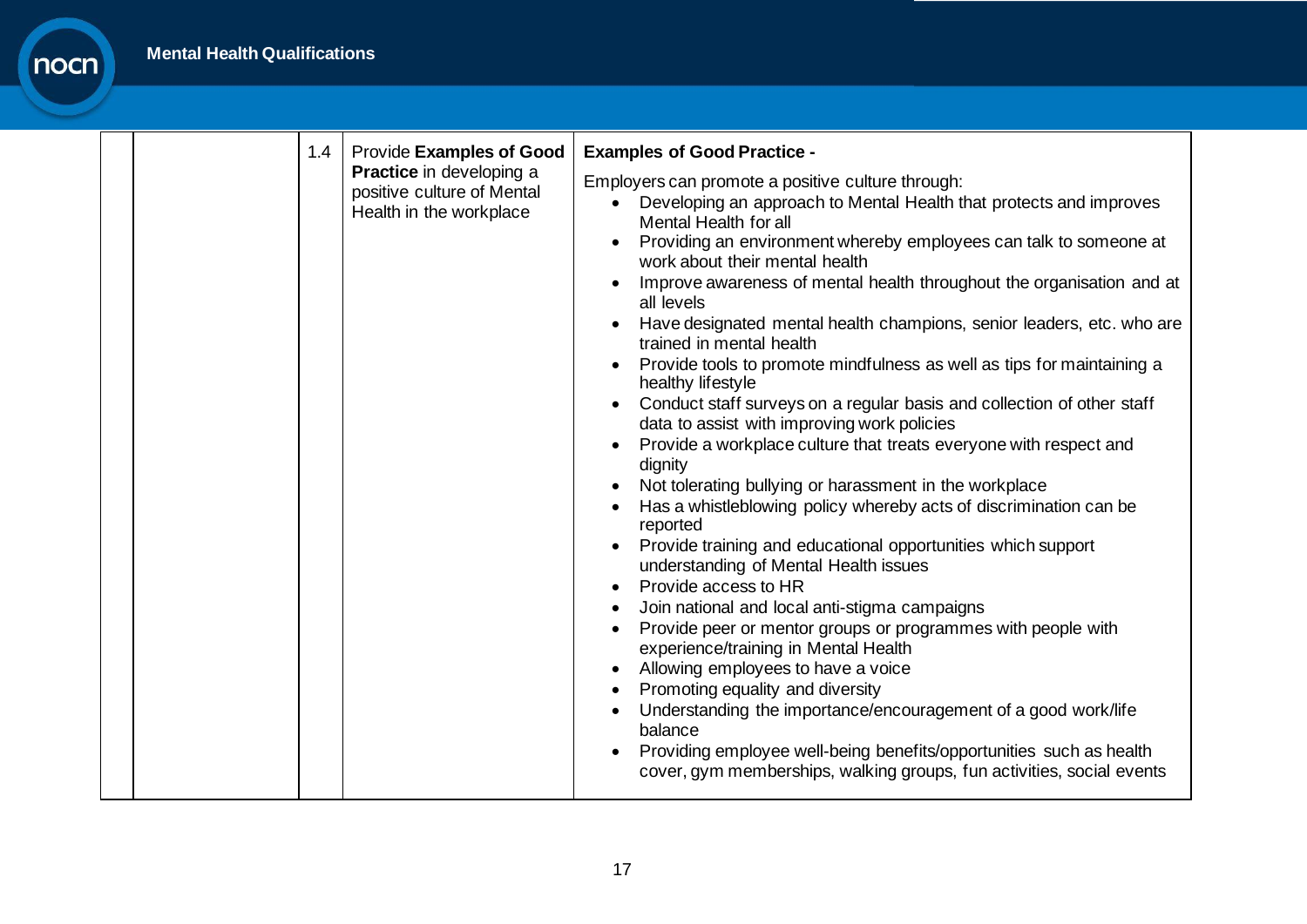|    |                                    |     |                                                                            | Implementing HSE Management standards<br>Embedding Mental Health information into induction for new starters<br>Bring in professionals to discuss and raise awareness<br>$\bullet$<br>Use internal organisational communication<br>$\bullet$<br>Have team champions (dependent on size of organisation)<br>$\bullet$                                                                                                                                                                  |
|----|------------------------------------|-----|----------------------------------------------------------------------------|---------------------------------------------------------------------------------------------------------------------------------------------------------------------------------------------------------------------------------------------------------------------------------------------------------------------------------------------------------------------------------------------------------------------------------------------------------------------------------------|
|    |                                    | 1.5 | State the <b>Benefits</b> of<br>positive Mental Health in<br>the workplace | <b>Benefits -</b><br>Fewer injuries, less illness and lost time<br>$\bullet$<br>Reduced sick leave usage, absences and staff turnover<br>$\bullet$<br>Increased productivity<br>$\bullet$<br>Greater job satisfaction<br>٠<br>Increased work engagement<br>$\bullet$<br>Reduced costs to the employer<br>$\bullet$<br>Improved employee Health and community wellbeing<br>$\bullet$<br>Improved morale<br>$\bullet$<br>Reducing presenteeism<br>Creating a positive work environment. |
| 2. | Understand work-<br>related stress | 2.1 | Recognise Signs and<br><b>Symptoms of stress</b>                           | <b>Signs and Symptoms -</b><br><b>Signs</b><br>Difficulty making decisions<br>$\bullet$<br>Constantly worrying<br>Avoiding or withdrawing from troubling situations<br>٠<br>Snapping at or conflicting with people<br>Poor concentration<br>Over or under eating<br>Smoking or drinking more than usual<br>Restlessness<br>Feeling tearful or crying<br>Not an exhaustive list.                                                                                                       |
|    |                                    |     |                                                                            | <b>Symptoms</b>                                                                                                                                                                                                                                                                                                                                                                                                                                                                       |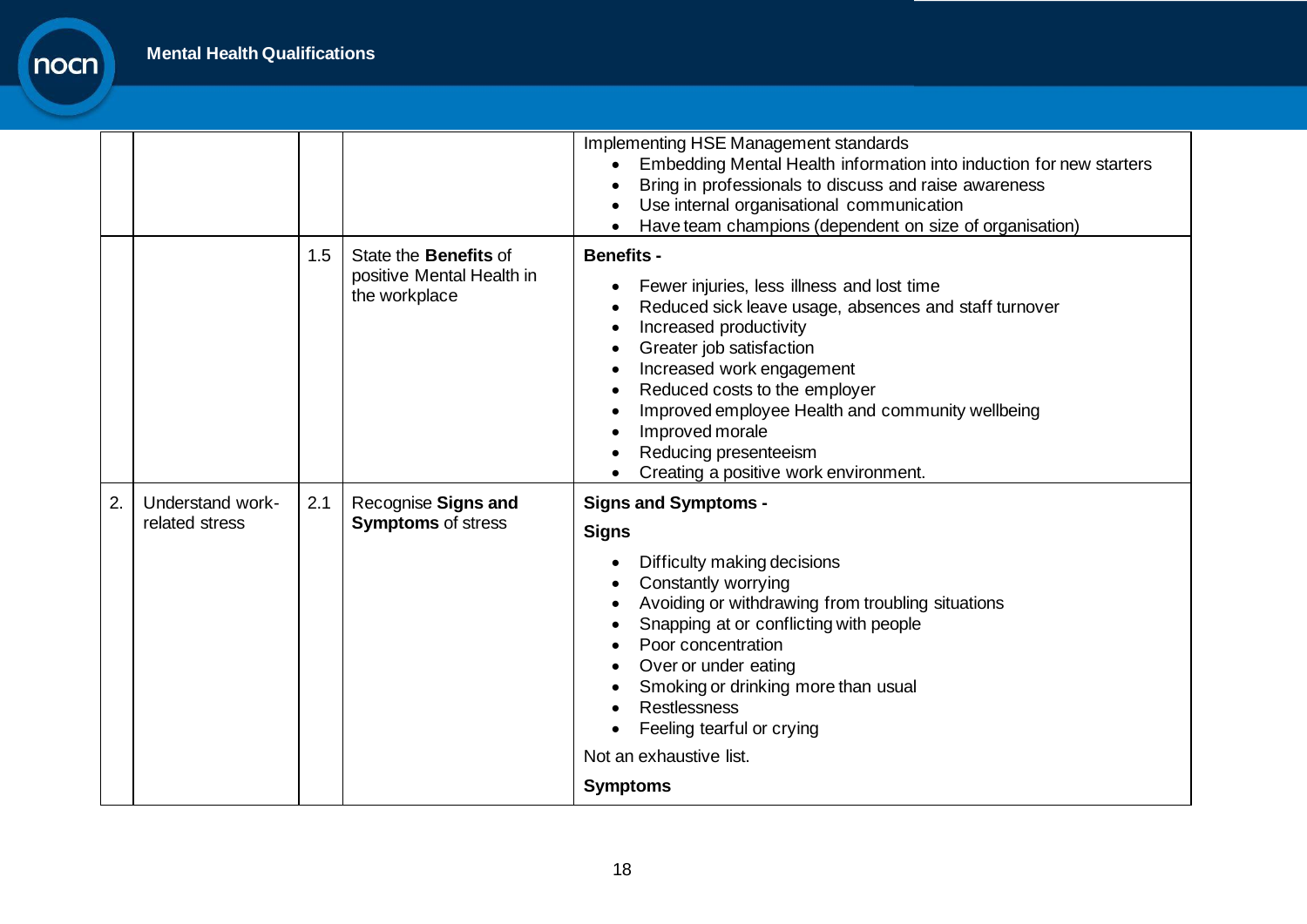|  | Physical                                                                                                                                                                                                                                                                                                                                                                                                           |
|--|--------------------------------------------------------------------------------------------------------------------------------------------------------------------------------------------------------------------------------------------------------------------------------------------------------------------------------------------------------------------------------------------------------------------|
|  | Hyperventilating or shallow breathing<br>Panic attacks<br>Sore eyes or blurred vision<br>Nightmares<br>Trouble getting to sleep or sleeping more than usual<br>Muscle tension<br>Fatigue or lack of energy<br>Grinding teeth or clenching jaw<br>Headaches<br>Chest pains<br>High blood pressure<br>Sexual problems<br>Heartburn or indigestion<br>Diarrhoea or constipation<br>Dizziness, feeling sick, fainting. |
|  | Psychological                                                                                                                                                                                                                                                                                                                                                                                                      |
|  | Irritable, aggressive or impatient<br>Anxious, nervous or afraid<br>Indecisive<br>Feeling like you can't switch off<br>Difficulty enjoying yourself<br>Feeling depressed<br>Lack of interest in life/work<br>Loss of sense of humour<br>Experiencing a feeling of dread<br>Health concerns<br>Feeling neglected or lonely.                                                                                         |
|  | Not an exhaustive list.                                                                                                                                                                                                                                                                                                                                                                                            |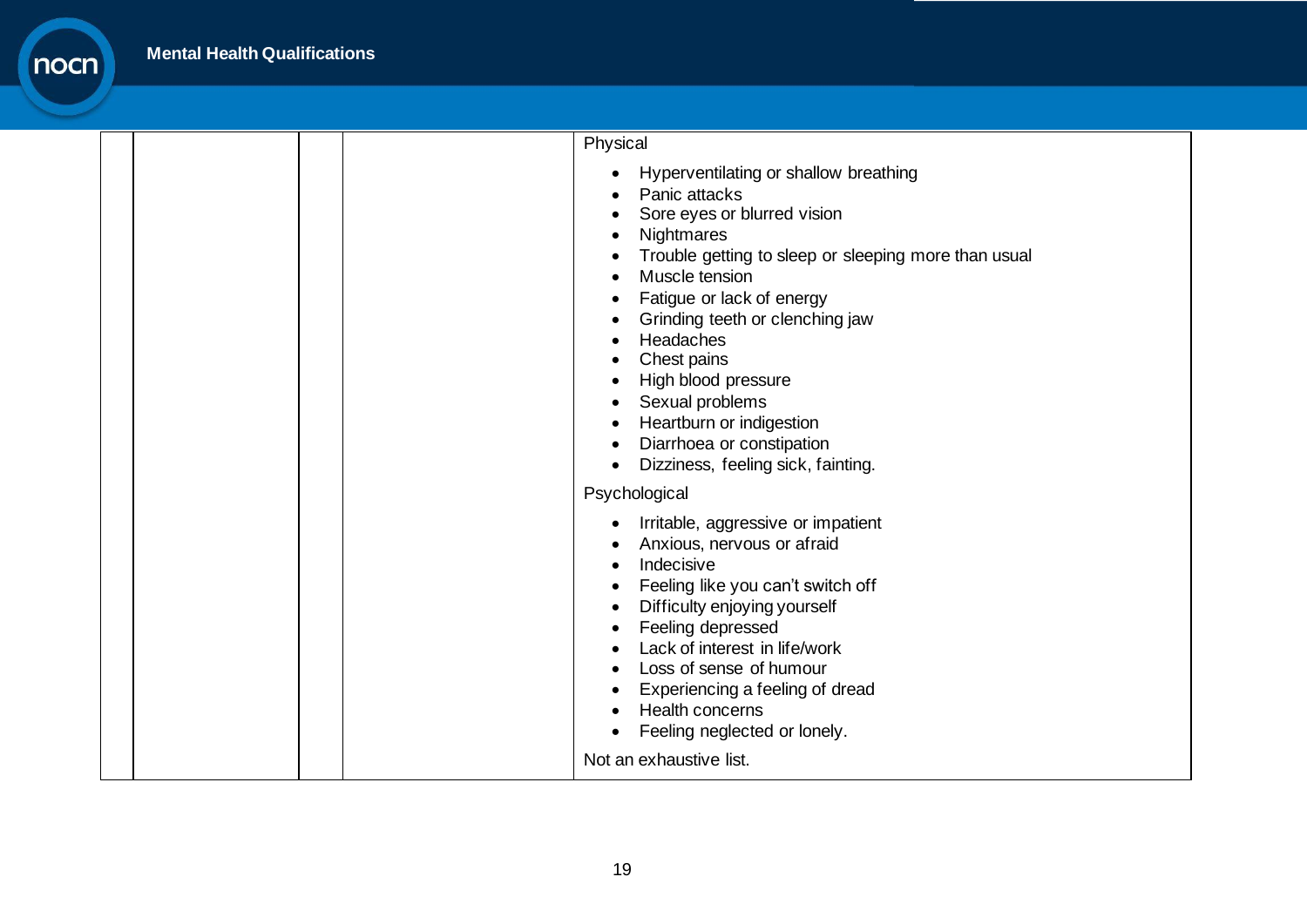nocn

|    |                                                                                          | 2.2 | <b>State Common Factors</b><br>which cause work-related<br>stress                            | <b>Common Factors -</b><br>Long hours<br>Salary<br>Heavy workload<br>Changes within the organisation<br><b>Tight deadlines</b><br>Changes to duties<br>Job insecurity<br>Lack of autonomy<br>Boring work<br>Insufficient skills for the job<br>Over-supervision (micromanagement)<br>Inadequate working environment<br>Lack of proper resources<br>Lack of equipment<br>Few promotional opportunities<br>Harassment<br><b>Discrimination</b><br>Poor relationships with colleagues or bosses<br>Crisis incidents, such as an armed hold-up or workplace death<br>Occupational area e.g. suicide rates are higher within the construction<br>industry than others. |
|----|------------------------------------------------------------------------------------------|-----|----------------------------------------------------------------------------------------------|-------------------------------------------------------------------------------------------------------------------------------------------------------------------------------------------------------------------------------------------------------------------------------------------------------------------------------------------------------------------------------------------------------------------------------------------------------------------------------------------------------------------------------------------------------------------------------------------------------------------------------------------------------------------|
| 3. | Understand<br>strategies for<br>dealing with Mental<br>Health issues in<br>the workplace | 3.1 | Identify Best Practice for<br>employers in dealing with<br>Mental Health in the<br>workplace | <b>Best Practice</b><br>Employers should:<br>Carry out a risk assessment;<br>Select appropriate first aiders for mental health;<br>Train first aiders for mental health;<br>Have an adequate policy in place and review it regularly;<br>Know where to signpost employees with mental health issues to<br>Have appropriate support for first aiders for mental health themselves                                                                                                                                                                                                                                                                                  |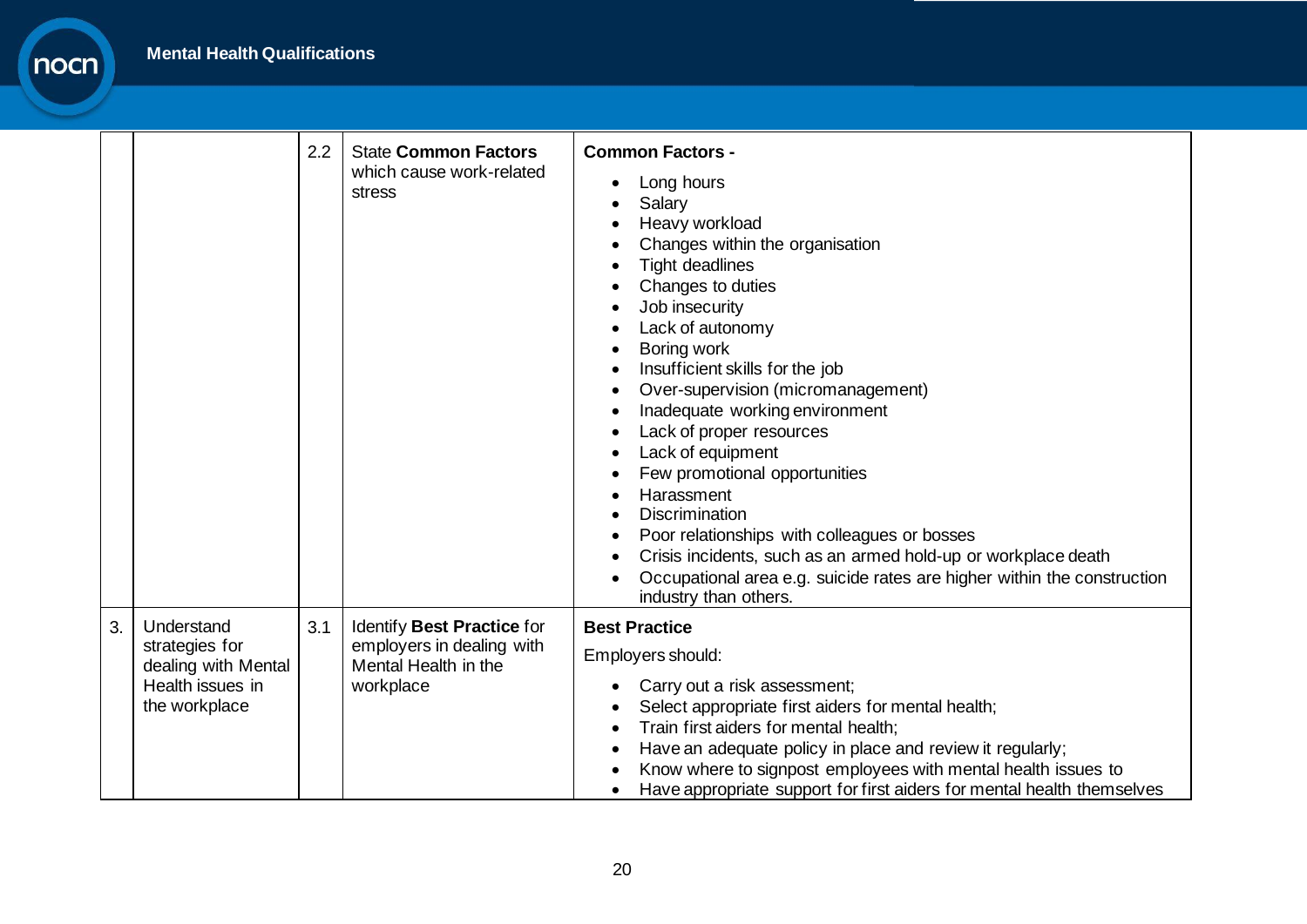|  |     |                                                                                                              | Provide clear description/responsibilities/boundaries for the role of a<br>$\bullet$<br>first aider for mental health<br>Keep records to enable review and improvement<br>Make employees aware of the role and responsibilities of a first aider<br>for mental health.<br>Monitor Mental Health issues in the workplace.                  |
|--|-----|--------------------------------------------------------------------------------------------------------------|-------------------------------------------------------------------------------------------------------------------------------------------------------------------------------------------------------------------------------------------------------------------------------------------------------------------------------------------|
|  | 3.2 | Identify key features of an<br><b>Action Plan for Mental</b><br>Health for First Aiders in the<br>workplace. | <b>Action Plan-</b><br>The key part of any action plan is listening. In itself listening can be very<br>therapeutic.<br>Other key factors include:<br>Identify signs of distress<br><b>Discuss</b><br>Provide comfort, care, reassurance<br>Direct to professional support<br>Provide guidance on self-help strategies<br>Record activity |
|  | 3.3 | <b>Identify Coping Strategies</b><br>to assist individuals who are<br>experiencing Mental Health<br>issues.  | <b>Coping Strategies -</b><br>Could include:<br>Emotion-focused<br><b>Breathing exercises</b><br>Exercising<br>Meditation<br>Reading<br>Watching a film<br>Listening to music<br>Problem-focused<br>Asking for support<br>Establishing healthy boundaries                                                                                 |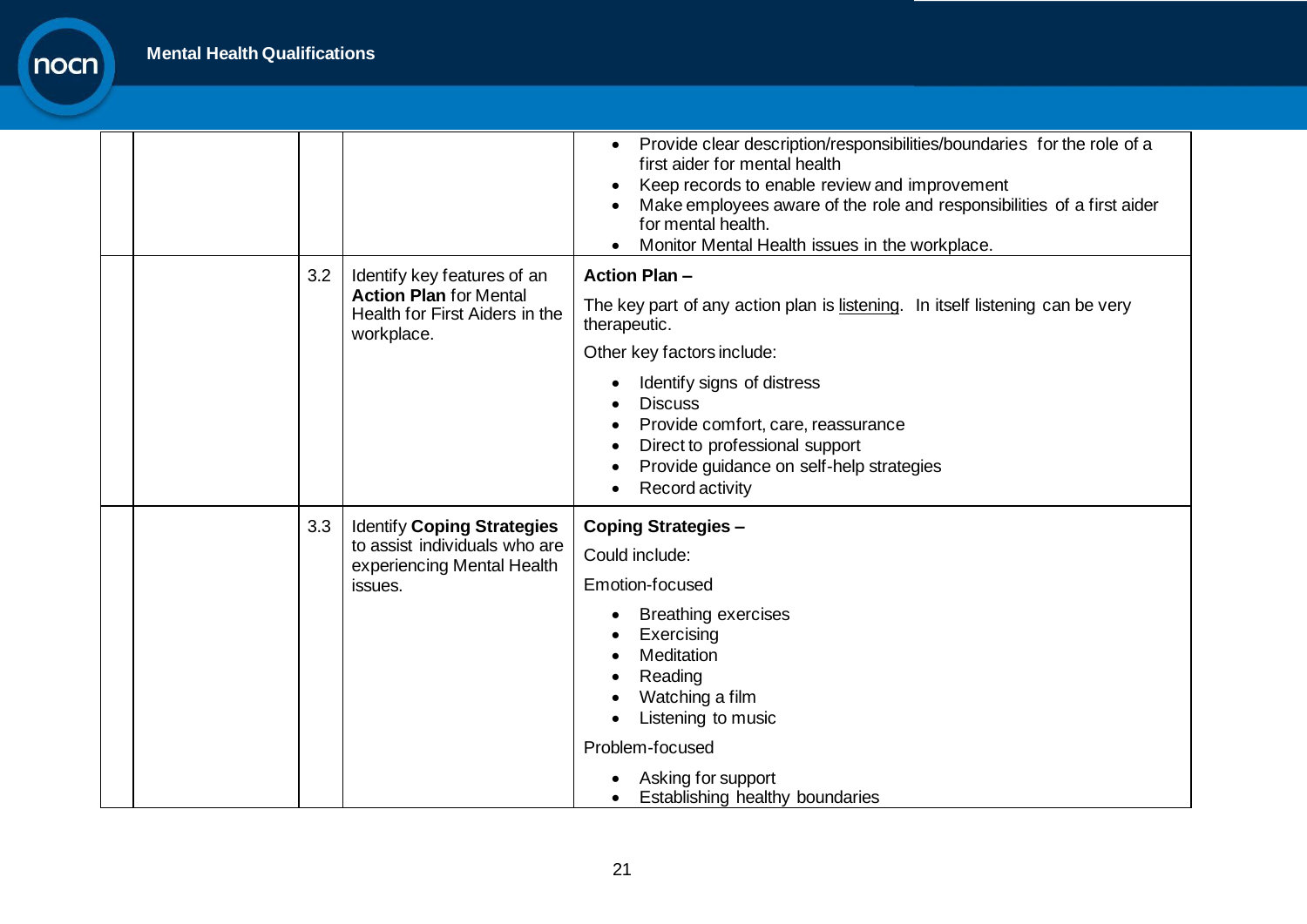|  |     |                                                                                      | Creating a to do list<br>$\bullet$<br>Using time management techniques<br>Using conflict resolution techniques<br>Not an exhaustive list.                                                                                                                                                                                                                                                                                                                                                                                                                                                                                                                                                                                                                                                                                                                                                                                                                   |
|--|-----|--------------------------------------------------------------------------------------|-------------------------------------------------------------------------------------------------------------------------------------------------------------------------------------------------------------------------------------------------------------------------------------------------------------------------------------------------------------------------------------------------------------------------------------------------------------------------------------------------------------------------------------------------------------------------------------------------------------------------------------------------------------------------------------------------------------------------------------------------------------------------------------------------------------------------------------------------------------------------------------------------------------------------------------------------------------|
|  | 3.4 | Identify how to Support<br>employees experiencing<br>Mental Health issues at<br>work | Support-<br>for those who are experiencing Mental Health issues whilst at work. Could<br>include:<br>Use management process including appraisals, planning or work,<br>$\bullet$<br>additional training and development, assessment of employee (stress<br>assessment)<br>Create an action plan to help reduce stress<br>$\bullet$<br>Flexible working or child care assistance<br>Manage workload<br>$\bullet$<br>Discussion around support and additional adjustments to<br>work/environment<br>Ongoing monitoring<br>$\bullet$<br>Support given to other team members<br>Reassign work if necessary<br>Allow for alternative workspace<br>Promote a positive work environment<br>$\bullet$<br>Ask everyone to communicate openly and regularly<br>Have an open door policy<br>Occupational health<br>Provisions available to those off work whilst experiencing Mental Health issues.<br>Could include:<br>Sickness/whilst off sick<br>Returning to work |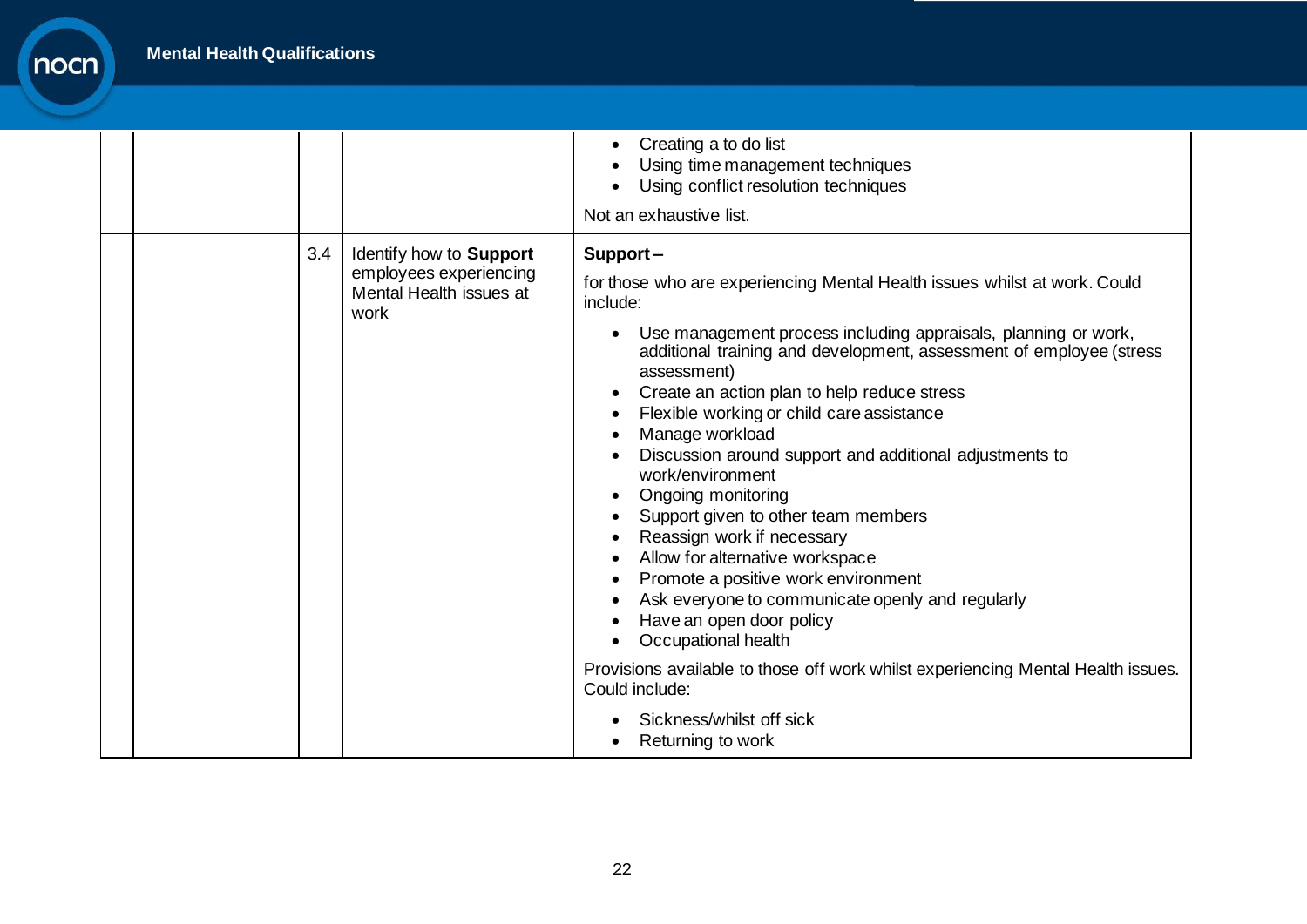nocn

| Unit title<br><b>Common Mental Health Conditions</b> |                                                                |                                |  |  |  |  |
|------------------------------------------------------|----------------------------------------------------------------|--------------------------------|--|--|--|--|
| Level<br>3                                           | <b>Credit value</b><br><b>GLH</b><br>Grading<br>Pass/Fail<br>4 |                                |  |  |  |  |
| Subject area<br>1.3 - Health and social care         |                                                                | Ofqual reference<br>J/618/3415 |  |  |  |  |
| Aim                                                  |                                                                |                                |  |  |  |  |

This unit is about developing the learner's understanding of a range of common Mental Health Conditions. The learner will recognise the signs and symptoms of the most common Mental Health conditions including Anxiety and Depression. They will also recognise other common conditions.

| <b>Learning Outcomes</b> | <b>Assessment Criteria</b> | <b>Indicative Content</b> |
|--------------------------|----------------------------|---------------------------|
| The learner will:        | The learner can:           |                           |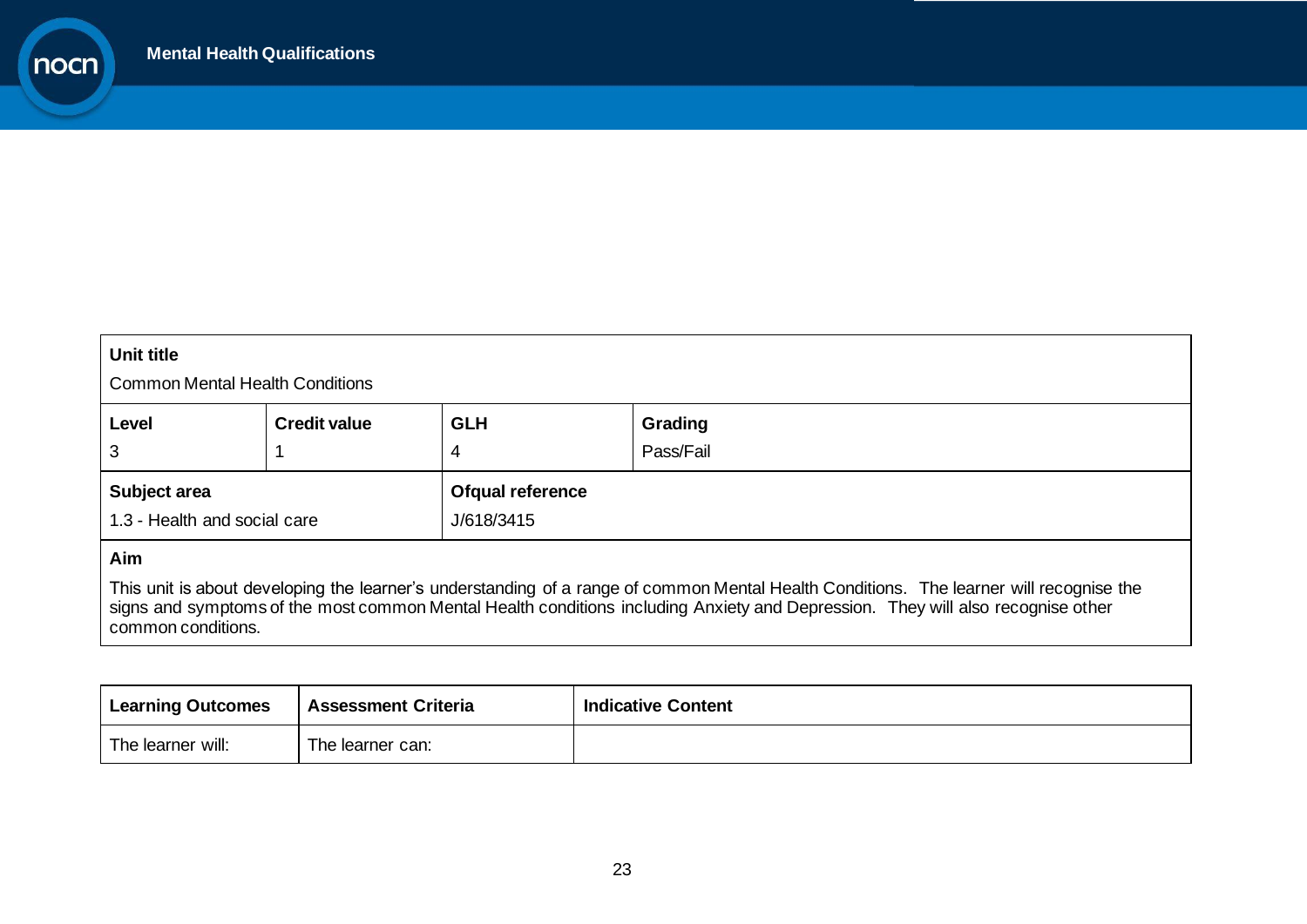| $\mathbf 1$ . | Understand the<br>most common<br><b>Mental Health</b><br>conditions | 1.1 | Identify types of Anxiety                                         | <b>Anxiety -</b><br>The symptoms associated with Anxiety Disorders can be split into 2 categories:<br>Physical symptoms<br>$\bullet$<br>Psychological symptoms                                                                                                                                 |
|---------------|---------------------------------------------------------------------|-----|-------------------------------------------------------------------|------------------------------------------------------------------------------------------------------------------------------------------------------------------------------------------------------------------------------------------------------------------------------------------------|
|               |                                                                     |     |                                                                   | There are several types of anxiety disorders, including:<br>Generalized anxiety disorder<br>$\bullet$<br>Specific phobia<br>Social anxiety disorder<br>$\bullet$<br>Separation anxiety disorder<br>Agoraphobia<br>Panic disorder<br>Selective mutism<br><b>Panic attacks</b>                   |
|               |                                                                     |     |                                                                   | Basic symptoms                                                                                                                                                                                                                                                                                 |
|               |                                                                     | 1.2 | Recognise features and<br>characteristics of<br><b>Depression</b> | Depression -<br>Symptoms<br>Continued sad mood (persistent)<br>$\bullet$<br>Lack of energy<br>$\bullet$<br>Low self-confidence/self esteem<br>Lack of appetite or increased appetite<br>$\bullet$<br>Insomnia<br>Suicidal thoughts<br>Loss of libido<br>Communication and cognitive difficulty |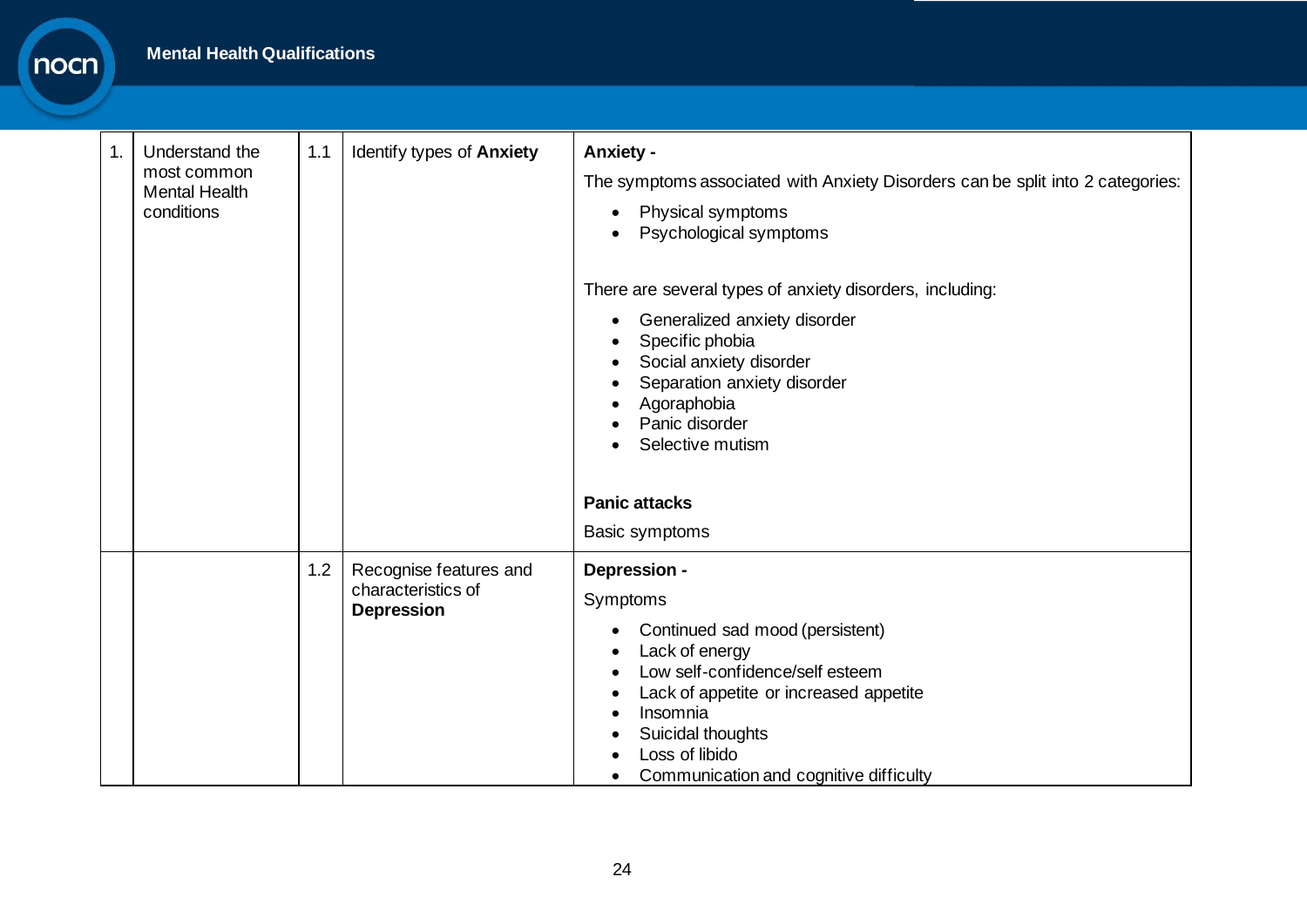nocn

|    |                                                                       |     |                                                                                                                 | Signs<br>Appearance - May look unkempt and lack personal hygiene<br>$\bullet$<br>Quiet slow monotone voice<br>Movement is slow<br>Sad or anxious expression                                                                                                                                                                                                                                                                                                                                                                                                                                           |
|----|-----------------------------------------------------------------------|-----|-----------------------------------------------------------------------------------------------------------------|-------------------------------------------------------------------------------------------------------------------------------------------------------------------------------------------------------------------------------------------------------------------------------------------------------------------------------------------------------------------------------------------------------------------------------------------------------------------------------------------------------------------------------------------------------------------------------------------------------|
| 2. | Understand a<br>range of common<br><b>Mental Health</b><br>conditions | 2.1 | Recognise the features and<br>characteristics of a range of<br><b>Common Mental Health</b><br><b>Conditions</b> | May self-harm<br>$\bullet$<br><b>Common Mental Health Conditions</b><br>Learner should have knowledge of the following conditions:<br><b>Suicide</b><br>Warning signs could be:<br>Fluctuating mood (happy quickly after being depressed)<br>$\bullet$<br>Increased feelings making them tearful<br>Restless or agitated<br>$\bullet$<br>Withdrawn from others<br>Misuse of drugs and alcohol<br>$\bullet$<br>Low energy levels<br>$\bullet$<br>Unkempt<br>$\bullet$<br>Sleeping/eating more/less than usual<br>Suicide plan<br>Talking about wanting to die<br>Sometimes there are no warning signs. |
|    |                                                                       |     |                                                                                                                 | Post-traumatic stress disorder (PTSD)                                                                                                                                                                                                                                                                                                                                                                                                                                                                                                                                                                 |
|    |                                                                       |     |                                                                                                                 | PTSD can develop following being involved in or witnessing a traumatic,<br>horrific, threatening event or series of events.                                                                                                                                                                                                                                                                                                                                                                                                                                                                           |
|    |                                                                       |     |                                                                                                                 | Symptoms are:                                                                                                                                                                                                                                                                                                                                                                                                                                                                                                                                                                                         |
|    |                                                                       |     |                                                                                                                 | Re-experiencing the trauma – memories, flashbacks, nightmares                                                                                                                                                                                                                                                                                                                                                                                                                                                                                                                                         |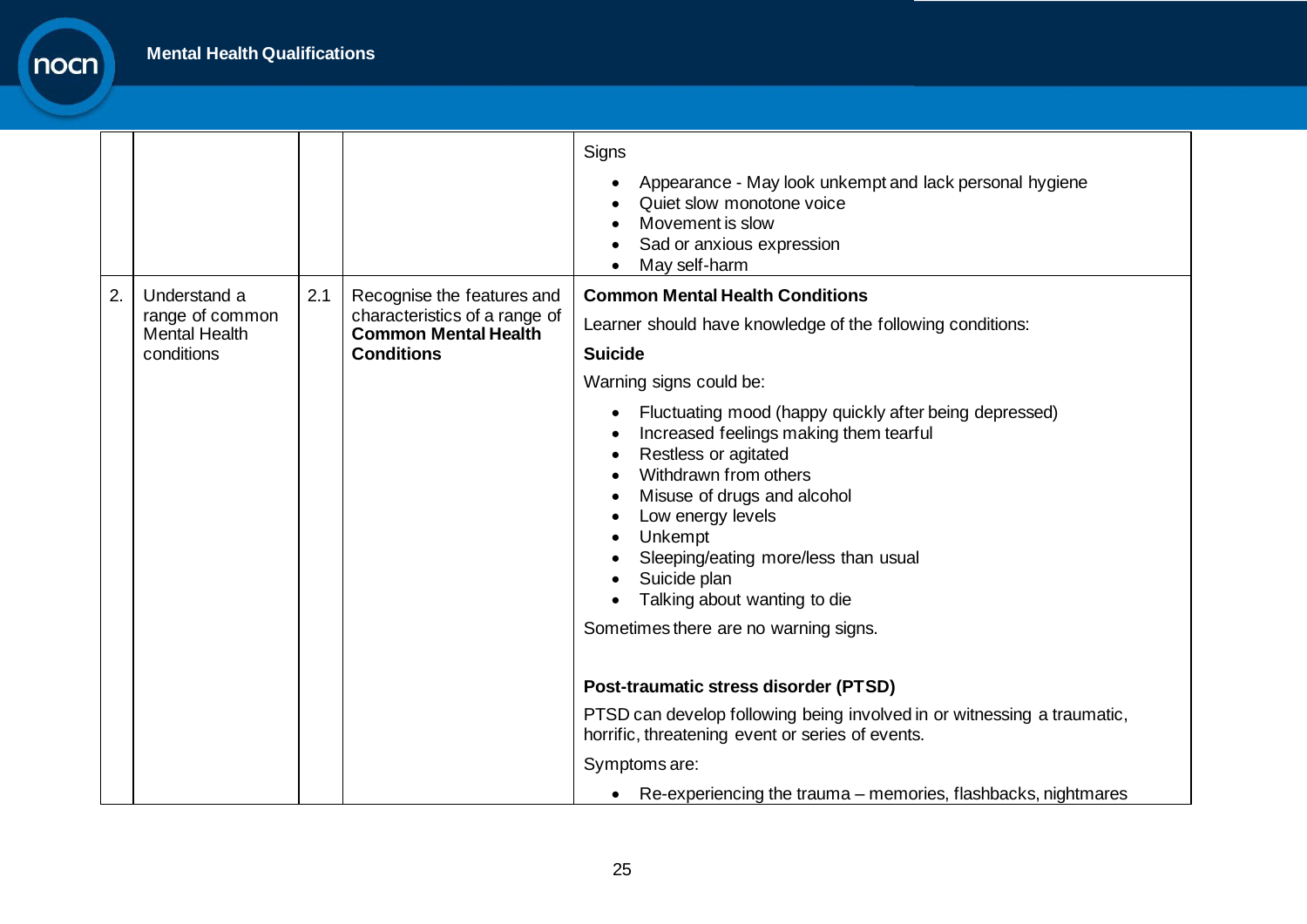|  | Avoidance – places, thoughts, situations or people associated with the<br>$\bullet$<br>trauma<br>Persistent perceptions of heightened threat - hypervigilance, startled<br>$\bullet$<br>reactions<br>The symptoms persist for at least several weeks and cause significant<br>impairment in personal, family, social, educational, occupational or other<br>important areas of functioning |
|--|--------------------------------------------------------------------------------------------------------------------------------------------------------------------------------------------------------------------------------------------------------------------------------------------------------------------------------------------------------------------------------------------|
|  | <b>Obsessive compulsive disorder (OCD)</b>                                                                                                                                                                                                                                                                                                                                                 |
|  | Obsessional fear of:<br>Contamination<br>Causing harm<br>a need for symmetry or perfection<br>Own behaviour<br>Compulsive behaviour can include making:<br>Checks<br>$\bullet$<br><b>Rituals</b><br>Requiring reassurance<br>Correcting thoughts<br>$\bullet$                                                                                                                              |
|  | <b>Phobias</b>                                                                                                                                                                                                                                                                                                                                                                             |
|  | Fear of a potential panic attack can lead to people fearing:<br>$\bullet$<br>- Outdoors (agoraphobia) or environments<br>- Crowds<br>- Specific modes of transport<br>- Events<br>Animals                                                                                                                                                                                                  |
|  | Presenteeism                                                                                                                                                                                                                                                                                                                                                                               |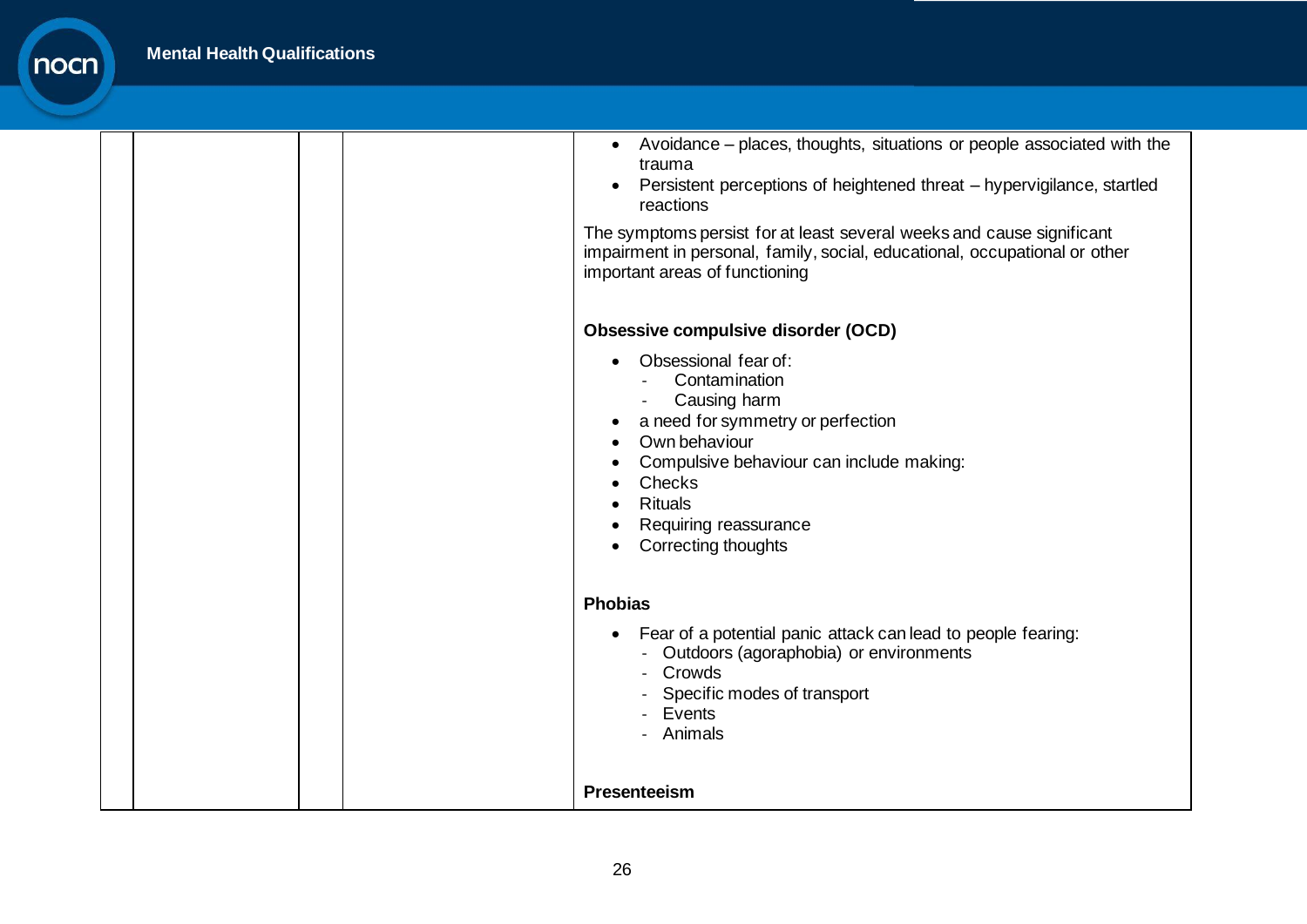|  | Presenteeism is often caused by other factors such as mental health issues.                                                                                                                                                                                                                                                                                                                                                                                                                                                                                                                                                                                                                                                                                                                                                                                                                                                                                                                                                                                                                                                                                                                                                                                                               |
|--|-------------------------------------------------------------------------------------------------------------------------------------------------------------------------------------------------------------------------------------------------------------------------------------------------------------------------------------------------------------------------------------------------------------------------------------------------------------------------------------------------------------------------------------------------------------------------------------------------------------------------------------------------------------------------------------------------------------------------------------------------------------------------------------------------------------------------------------------------------------------------------------------------------------------------------------------------------------------------------------------------------------------------------------------------------------------------------------------------------------------------------------------------------------------------------------------------------------------------------------------------------------------------------------------|
|  | Signs                                                                                                                                                                                                                                                                                                                                                                                                                                                                                                                                                                                                                                                                                                                                                                                                                                                                                                                                                                                                                                                                                                                                                                                                                                                                                     |
|  | Making more mistakes than usual<br>$\bullet$<br>Poor standard of work<br>Low productivity<br>Arriving late/leaving early or conversely working long hours<br>Working whilst ill<br>Looking fatigued.                                                                                                                                                                                                                                                                                                                                                                                                                                                                                                                                                                                                                                                                                                                                                                                                                                                                                                                                                                                                                                                                                      |
|  | <b>Bipolar</b>                                                                                                                                                                                                                                                                                                                                                                                                                                                                                                                                                                                                                                                                                                                                                                                                                                                                                                                                                                                                                                                                                                                                                                                                                                                                            |
|  | Bipolar type I disorder - A person affected by bipolar I disorder has had<br>$\bullet$<br>at least one manic episode in his or her life.<br>Bipolar type II disorder - At least one episode of severe depression and<br>symptoms of hypomania.<br>Cyclothymic disorder - Persistent instability of mood over a period of at<br>least 2 years. Involving many periods of depression and hypomania.<br>The symptoms are not severe enough to meet the criteria for Bipolar I<br>or II. However the symptoms result in significant distress or impairment<br>in personal, family, social, educational, occupational or other important<br>areas of functioning.<br>A manic episode is an extreme mood state lasting at least one week<br>unless shortened by a treatment intervention characterised by euphoria,<br>irritability, or expansiveness, and by increased activity or a subjective<br>experience of increased energy, accompanied by other characteristic<br>symptoms such as rapid or pressured speech, flight of ideas, increased<br>self-esteem or grandiosity, decreased need for sleep, distractibility,<br>impulsive or reckless behaviour, and rapid changes among different<br>moods.<br>Hypomania – This is a much milder type of mania lasting a few days.<br>$\bullet$ |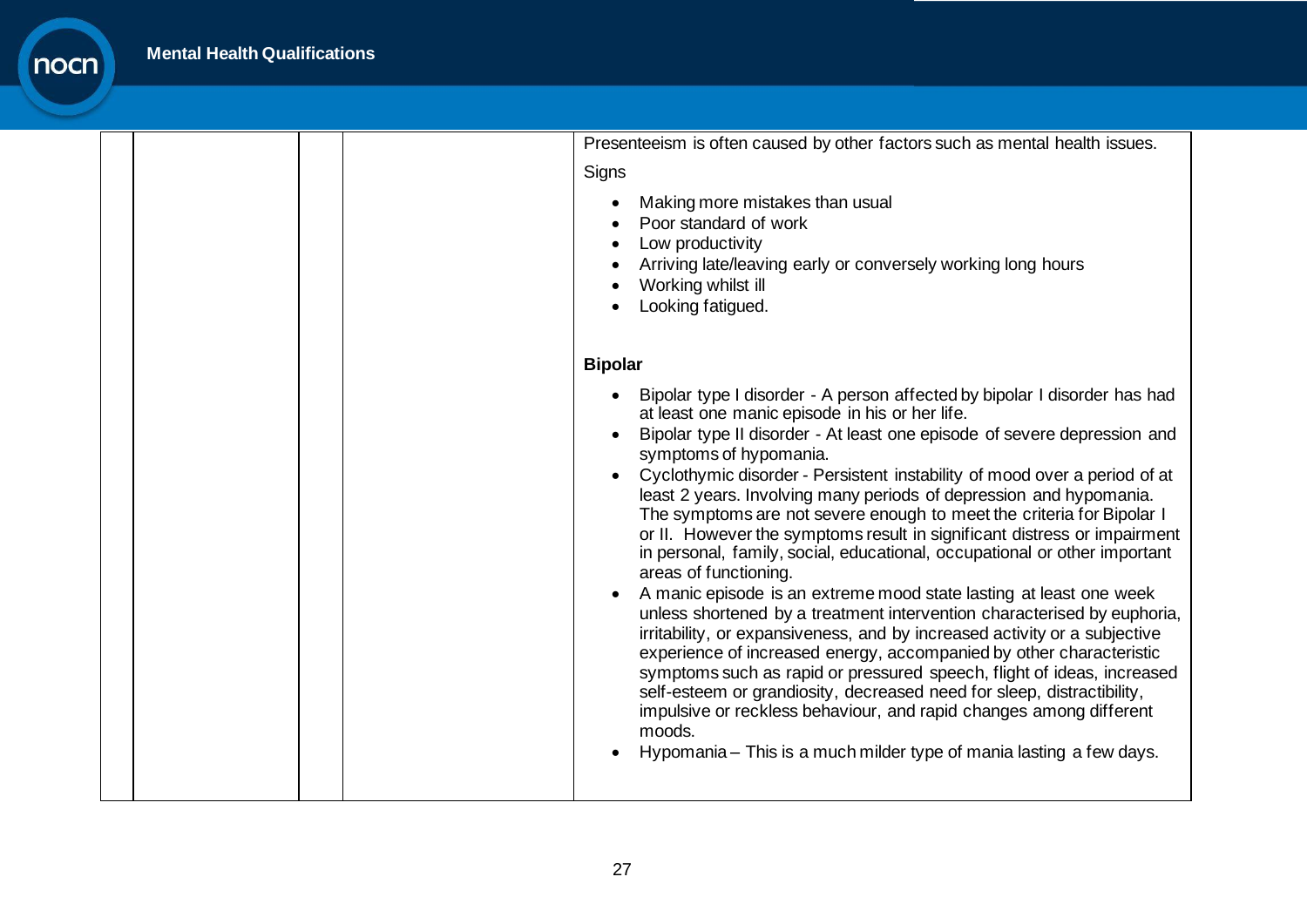|  | <b>Eating disorders</b>                                                                                                                                                                                                                                                   |
|--|---------------------------------------------------------------------------------------------------------------------------------------------------------------------------------------------------------------------------------------------------------------------------|
|  | Anorexia - limiting energy intake                                                                                                                                                                                                                                         |
|  | Bulimia – binging (eating large quantities of food) the purging (expelling the<br>food by vomiting or by use of laxatives)                                                                                                                                                |
|  | Binge eating – loss of control over eating large quantities of food                                                                                                                                                                                                       |
|  | Emotional overeating – eating large amounts of food during low moods in order<br>to feel comforted                                                                                                                                                                        |
|  | OSFED – other specified eating or feeding disorder, where symptoms do not fit<br>in with any one ED.                                                                                                                                                                      |
|  | ARFID – avoidant/restrictive food intake disorder, avoiding or restricting the<br>intake of certain types of food (of a certain texture)                                                                                                                                  |
|  | Pica – eating things that are not food and have no nutritional value (wood,<br>paper, soap)                                                                                                                                                                               |
|  |                                                                                                                                                                                                                                                                           |
|  | Self-harm                                                                                                                                                                                                                                                                 |
|  | This is a behaviour not a disorder                                                                                                                                                                                                                                        |
|  | Is when someone intentionally injures their body. Usually to express or cope<br>with overwhelming distress.                                                                                                                                                               |
|  | Physical signs                                                                                                                                                                                                                                                            |
|  | Cuts, bruises or cigarette burns in usually hidden areas<br>Low mood<br>Lack of motivation<br>Suicidal<br>Not wanting to communicate<br>Wearing clothing to hide injuries<br>Hatred of themselves (feeling they are not good enough)<br>Hair damage (due to hair pulling) |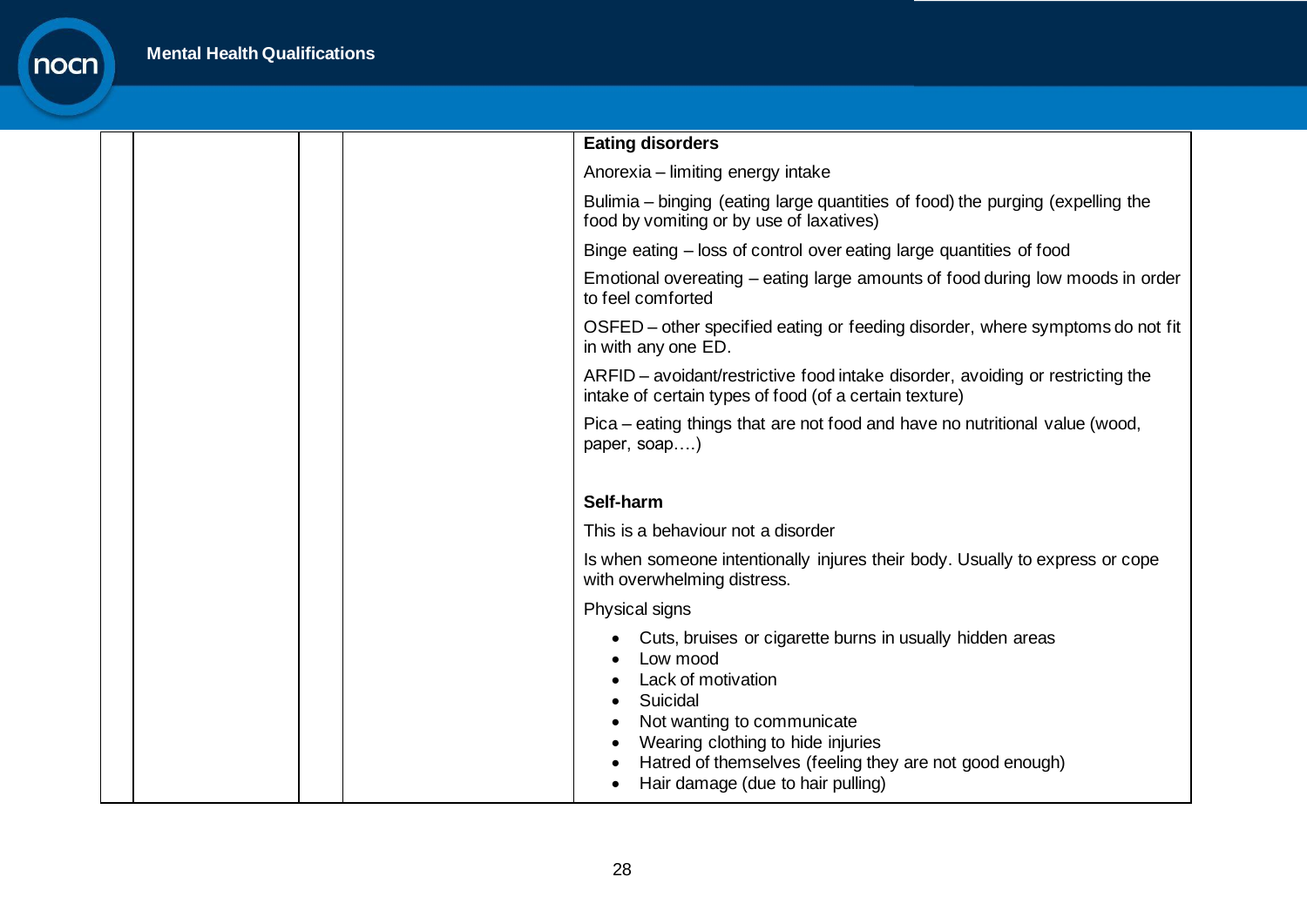─

┑

nocn

┓

| <b>Psychosis</b>                                                                                                                                                                                                                                                                                                                                                                                                                                                                                                                                                                                                                                                                                                                                                                                                                                                                                  |
|---------------------------------------------------------------------------------------------------------------------------------------------------------------------------------------------------------------------------------------------------------------------------------------------------------------------------------------------------------------------------------------------------------------------------------------------------------------------------------------------------------------------------------------------------------------------------------------------------------------------------------------------------------------------------------------------------------------------------------------------------------------------------------------------------------------------------------------------------------------------------------------------------|
| The key symptoms of a psychotic disorder are;                                                                                                                                                                                                                                                                                                                                                                                                                                                                                                                                                                                                                                                                                                                                                                                                                                                     |
| Inability to reality test – therefore having a distorted view of what is real<br>or not                                                                                                                                                                                                                                                                                                                                                                                                                                                                                                                                                                                                                                                                                                                                                                                                           |
| Positive Symptoms (thoughts and feelings that are 'added' to a person's<br>$\bullet$<br>experiences e.g. hearing voices)<br>Persistent hallucinations - seeing, hearing, feeling, smelling or tasting<br>something that others don't.<br>Persistent delusions – firm held false belief not consistent with the<br>person's culture<br>Disorganised thinking – confused and distorted, often manifests as<br>distorted speech.<br>Disorganised behaviours – any behaviour that doesn't fit in with the<br>situation e.g. inappropriate clothing or emotional response.<br>Negative symptoms (things 'taken away' from a person's experiences<br>e.g. reduced motivation)<br>Blunted or flat effect - inexpression or lack of expression<br>Avolition – lack of motivation to complete purposeful tasks<br>Psychomotor disturbances – anxious restlessness, making movements<br>without meaning to. |
| <b>Contributing factors to consider -</b><br><b>Triggers</b><br>There are a vast array of possible triggers/events that can cause someone to<br>have Mental ill Health including: Bereavement; Birth of a child; Anniversary<br>dates of losses or trauma; Workload/examinations/tests; Severe or long term<br>stress; Family feuding; Break up of a relationship; Loneliness; Bullying or being<br>judged, domestic violence; Debt; Physical illness (long term); Sexual<br>harassment; Certain smells, tastes, or noises; Abuse, trauma or neglect; Drug<br>and alcohol misuse; Witnessing or being involved in a traumatic event; Head<br>injuries; Social media/technology; Menopause; Weather (winter blues)                                                                                                                                                                                 |

┐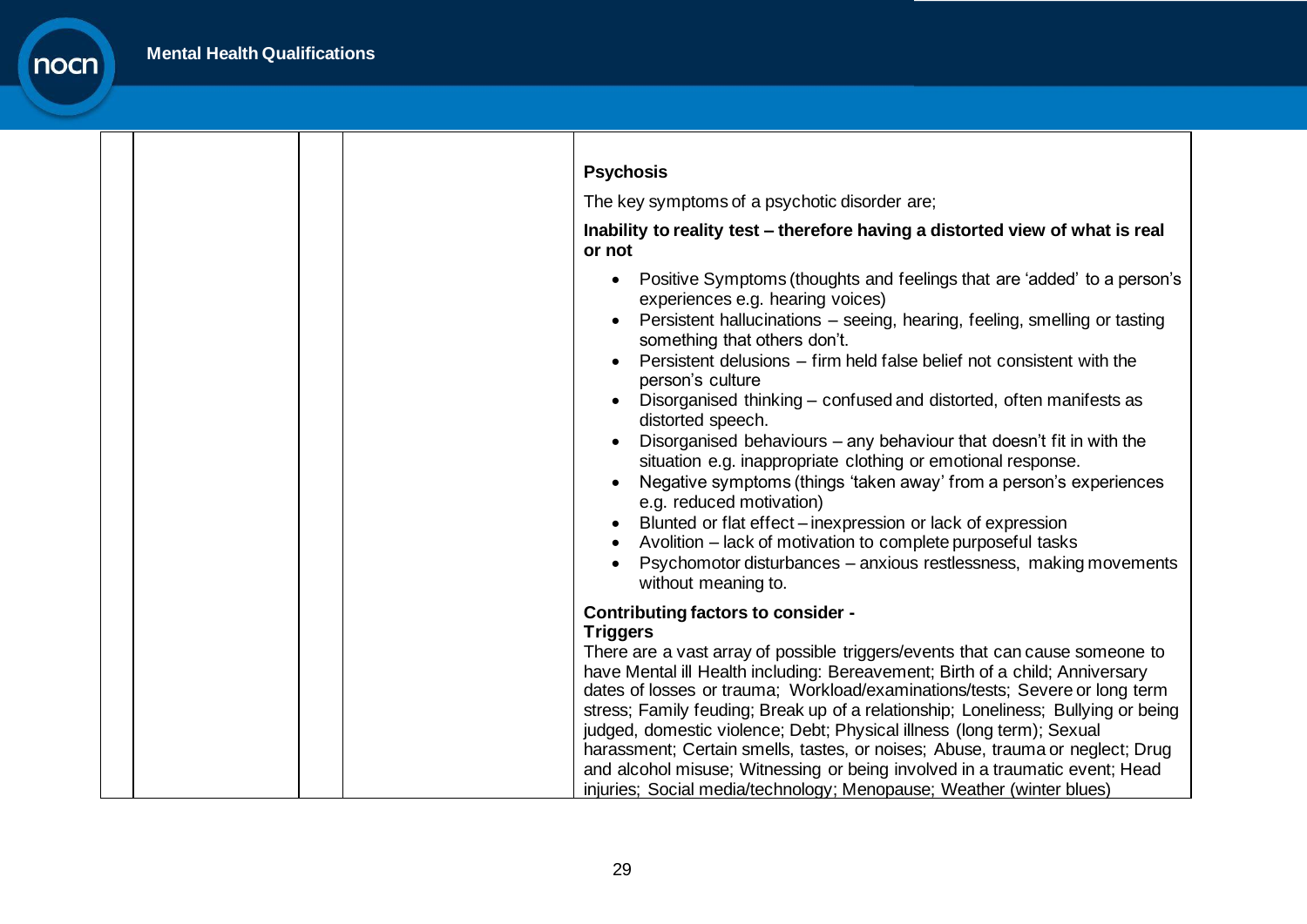|  | <b>Alcohol</b><br>General effects of alcohol on the individual:<br>Stage 1 – relaxation and euphoria (feeling a little merry)<br>$\bullet$<br>Stage 2 – excited and agitated (getting loud and inappropriate)<br>Stage 3 - reduction of feeling pain and lack of inhibitions (not feeling<br>hurt when falling over and behaving in ways you wouldn't otherwise)<br>Stage 4 - muscle relaxation and incoordination (can't feel much or walk<br>in a straight line)<br>Stage 5 - Anaesthesia - can't feel a thing (could carry out surgery<br>without you feeling it)<br>Often used as 'self-medication' to reduce pain of distress.<br>This is a similar effect to what Ether has on you if you are anesthetised<br>and about to have surgery.<br>Alcohol is a toxic chemical and does a tiny bit of brain damage each<br>time. |
|--|---------------------------------------------------------------------------------------------------------------------------------------------------------------------------------------------------------------------------------------------------------------------------------------------------------------------------------------------------------------------------------------------------------------------------------------------------------------------------------------------------------------------------------------------------------------------------------------------------------------------------------------------------------------------------------------------------------------------------------------------------------------------------------------------------------------------------------|
|  | <b>Alcohol Limits</b><br>Maximum 14 units per week for Men and Women<br>Spread out over the week<br>No binge drinking<br>drinking if pregnant                                                                                                                                                                                                                                                                                                                                                                                                                                                                                                                                                                                                                                                                                   |
|  | <b>Other Drugs of Addiction</b><br>Cocaine and cannabis can worsen pre-existing Mental Health<br>$\bullet$<br>conditions.<br>Drug Induced Psychosis - generally temporary state where the person<br>will experience psychotic symptoms such as delusions and<br>hallucinations.                                                                                                                                                                                                                                                                                                                                                                                                                                                                                                                                                 |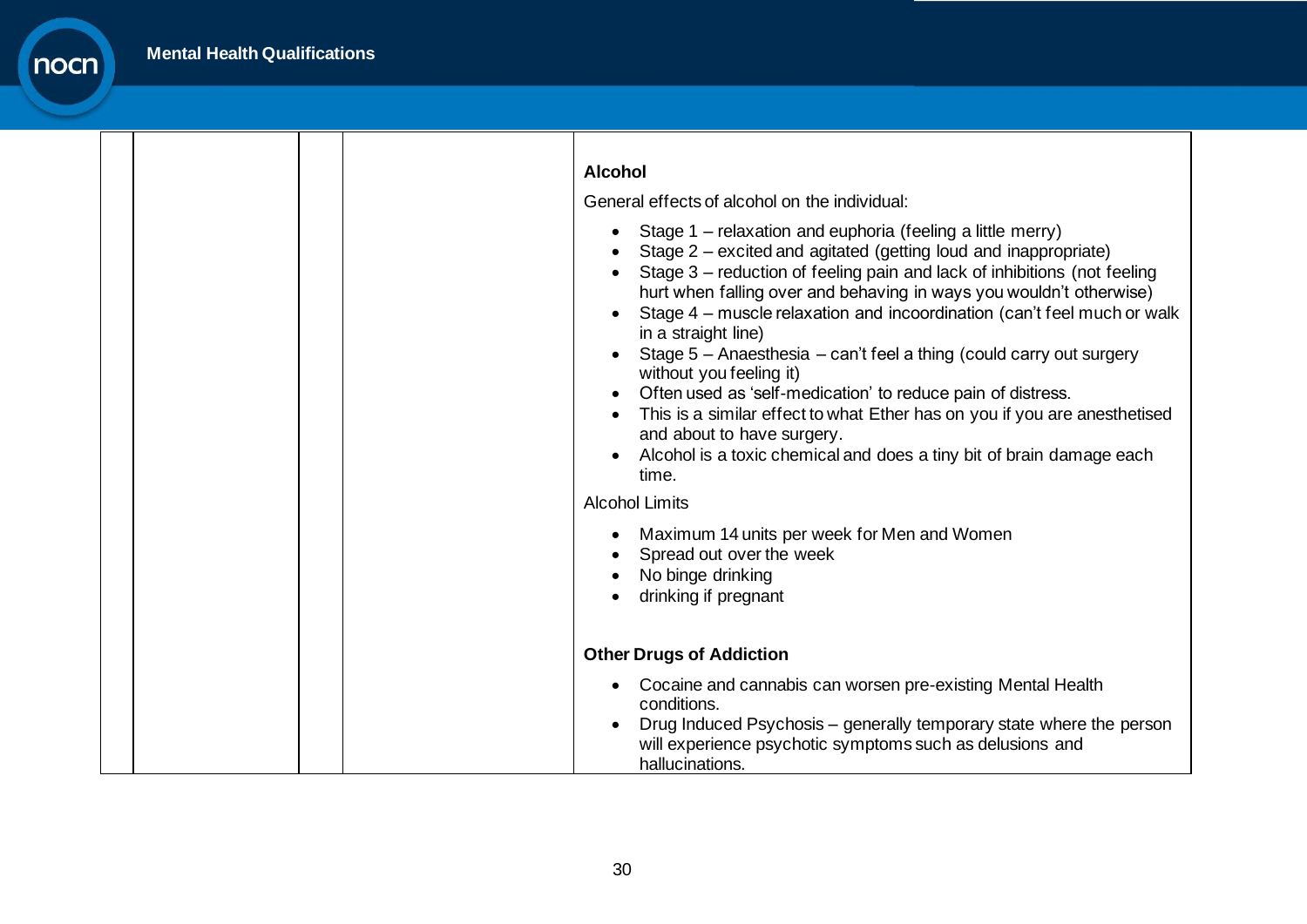